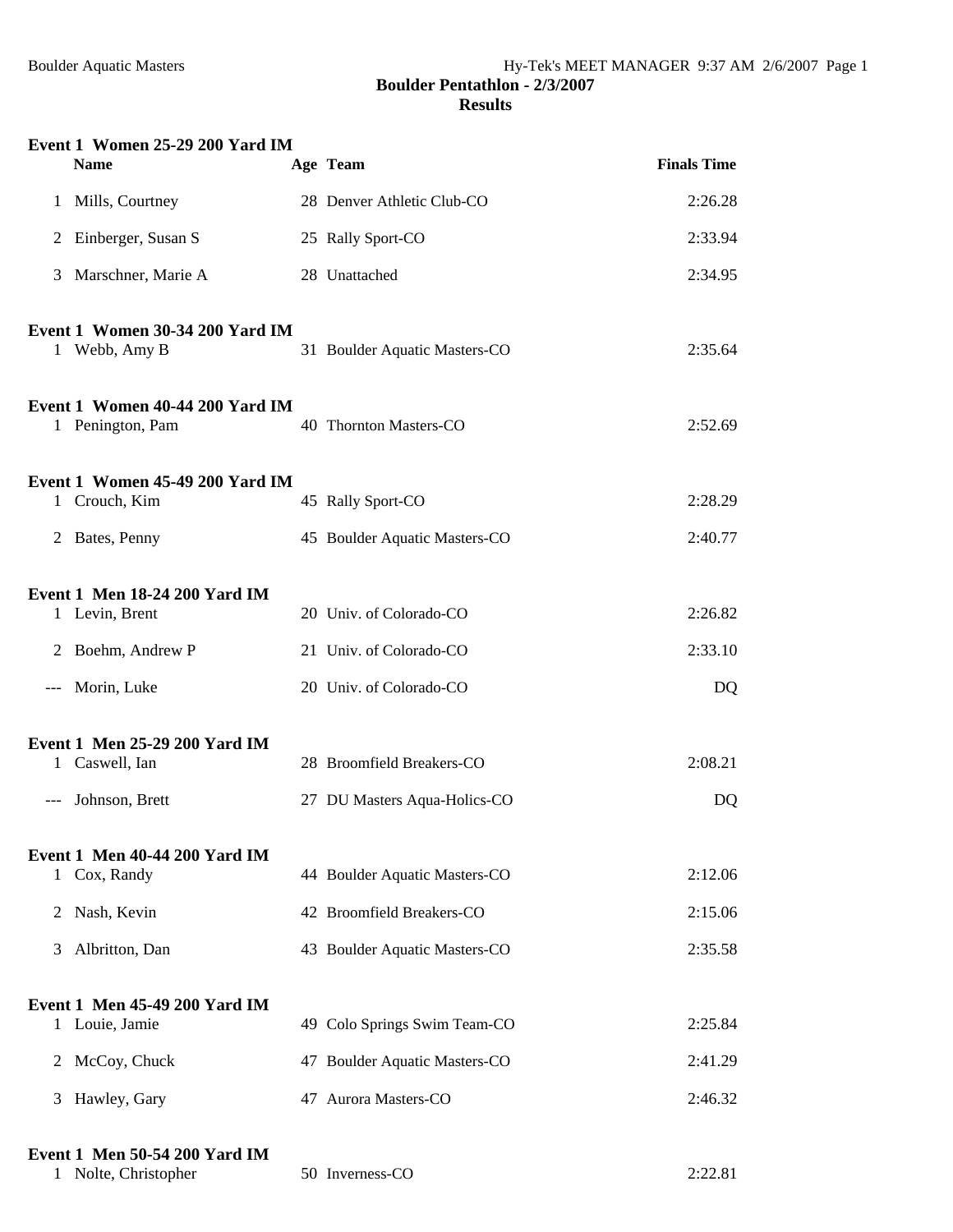|       | <b>Boulder Aquatic Masters</b>                               | <b>Boulder Pentathlon - 2/3/2007</b>        | Hy-Tek's MEET MANAGER 9:37 AM 2/6/2007 Page 1 |
|-------|--------------------------------------------------------------|---------------------------------------------|-----------------------------------------------|
| $---$ | Heins, Don                                                   | <b>Results</b><br>52 Broomfield Breakers-CO | DQ                                            |
|       | Event 1 Men 55-59 200 Yard IM<br>1 Townsend, Cecil           | 59 Pueblo Masters-CO                        | 2:48.47                                       |
| 2     | Orendorff, Michael                                           | 55 Pueblo Masters-CO                        | 2:59.39                                       |
|       | McCormick, Paul                                              | 59 Boulder Aquatic Masters-CO               | DQ                                            |
|       | Event 2 Women 18-24 50 Yard Butterfly<br>1 Peterson, Kristen | 20 Univ. of Colorado-CO                     | 29.83                                         |
| 2     | Bleidt, Taylor                                               | 19 Univ. of Colorado-CO                     | 30.86                                         |
| 3     | Young, Lindsay                                               | 22 Univ. of Colorado-CO                     | 31.67                                         |
| 4     | Pacheco, Lauren                                              | 23 Univ. of Colorado-CO                     | 32.65                                         |
| 5     | Waybright, Sarah                                             | 20 Univ. of Colorado-CO                     | 32.74                                         |
| 6     | McEvitt, Kelly                                               | 20 Univ. of Colorado-CO                     | 33.19                                         |
| 7     | Clemens, Sarah                                               | 20 Univ. of Colorado-CO                     | 33.47                                         |
| 8     | Spangler, Lindsay                                            | 24 Univ. of Colorado-CO                     | 34.63                                         |
| 9     | Clemens, Stephanie                                           | 20 Univ. of Colorado-CO                     | 35.04                                         |
| 10    | Bladow, Taylor                                               | 20 Univ. of Colorado-CO                     | 36.98                                         |
|       | Event 2 Women 25-29 50 Yard Butterfly<br>1 Linke, Lindsey    | 26 Fort Collins Club-CO                     | 27.21                                         |
|       | (Event 2 Women 25-29 50 Yard Butterfly)<br>2 Myers, Jill     | 29 Rally Sport-CO                           | 28.78                                         |
| 3     | Einberger, Susan S                                           | 25 Rally Sport-CO                           | 30.99                                         |
| 4     | Schneider, Jenn                                              | 26 Loveland-CO                              | 32.68                                         |
| 5     | Miller, Hayley                                               | 28 Thornton Masters-CO                      | 36.57                                         |
|       | Event 2 Women 30-34 50 Yard Butterfly<br>1 Stargardt, Beth   | 30 Unattached                               | 29.71                                         |
| 2     | Dickerson, Amy                                               | 31 Broomfield Breakers-CO                   | 35.97                                         |
|       | Event 2 Women 35-39 50 Yard Butterfly                        |                                             |                                               |
|       | 1 Hart, Sheri                                                | 35 DU Masters Aqua-Holics-CO                | 27.95                                         |
| 2     | Lee, Sarah                                                   | 39 Rally Sport-CO                           | 29.06                                         |
| 3     | Tobey, Stacey                                                | 39 Boulder Aquatic Masters-CO               | 30.83                                         |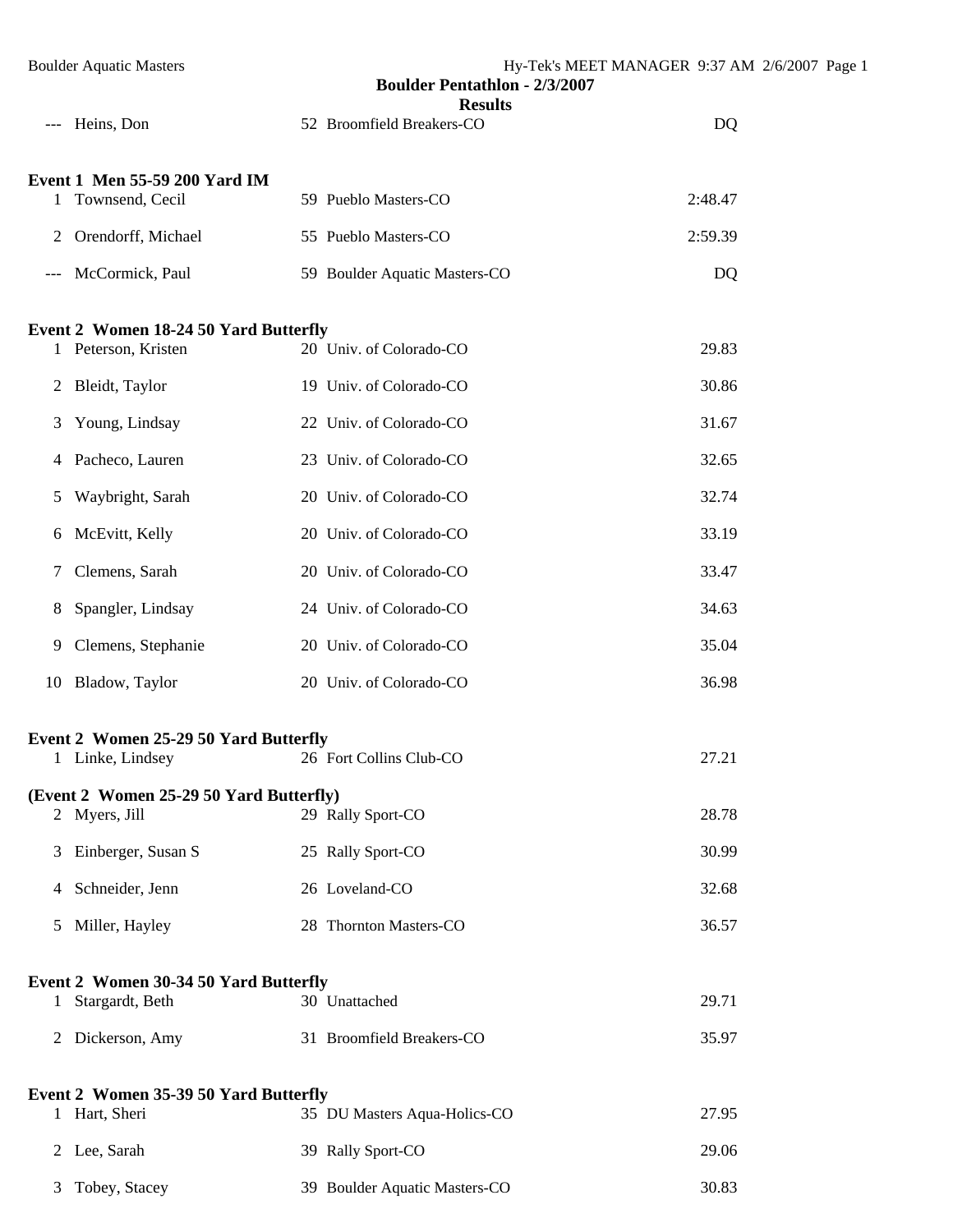|              | 4 McGowan, Kristy                            | 39 Unattached                 | 32.76 |
|--------------|----------------------------------------------|-------------------------------|-------|
| 5            | Dodrill, Donna                               | 37 Lafayette-CO               | 33.22 |
| 6            | White, Leigh Ann                             | 37 Thornton Masters-CO        | 34.35 |
| 7            | Beggs, Holly                                 | 39 Rally Sport-CO             | 38.19 |
|              | <b>Event 2 Women 40-44 50 Yard Butterfly</b> |                               |       |
| $\mathbf{1}$ | Fischer, Lynn                                | 44 Rally Sport-CO             | 32.77 |
| 2            | Sauls, Catherine                             | 42 Thornton Masters-CO        | 36.02 |
| 3            | Dorsey, Rita                                 | 41 Boulder Aquatic Masters-CO | 36.61 |
| 4            | McKinsey, Judy                               | 42 Broomfield Breakers-CO     | 38.89 |
| 5            | Craft, Carol                                 | 44 Thornton Masters-CO        | 41.45 |
|              | 6 Harpold, Diane                             | 43 Rally Sport-CO             | 45.63 |
|              | <b>Event 2 Women 45-49 50 Yard Butterfly</b> |                               |       |
| $\mathbf{1}$ | Drozda, Cathy                                | 47 Thornton Masters-CO        | 29.68 |
| 2            | Crouch, Kim                                  | 45 Rally Sport-CO             | 29.97 |
| 3            | Fletcher, Lynne                              | 46 Inverness-CO               | 38.43 |
|              | <b>Event 2 Women 50-54 50 Yard Butterfly</b> |                               |       |
|              | 1 Rosener, Karen                             | 53 Fort Collins Club-CO       | 31.09 |
| 2            | Pyle, Rebecca                                | 51 South Suburban-CO          | 34.01 |
|              | <b>Event 2 Women 55-59 50 Yard Butterfly</b> |                               |       |
|              | 1 Canto, Susan                               | 57 Rally Sport-CO             | 48.67 |
|              | Event 2 Women 65-69 50 Yard Butterfly        |                               |       |
|              | Zentgraf, Karen<br>1.                        | 65 Unattached                 | 53.24 |
|              | <b>Event 2 Men 18-24 50 Yard Butterfly</b>   |                               |       |
| 1            | Rothman, Nate                                | 20 Univ. of Colorado-CO       | 25.63 |
| 2            | Ko, Scott                                    | 23 Unattached                 | 25.91 |
| 3            | Holm, Eric                                   | 21 Univ. of Colorado-CO       | 26.49 |
| 4            | Fintch, Colin                                | 23 Univ. of Colorado-CO       | 27.28 |
| 5            | Driver, Todd                                 | 20 Univ. of Colorado-CO       | 27.60 |
| 6            | Vroom, Andrew                                | 23 Univ. of Colorado-CO       | 28.38 |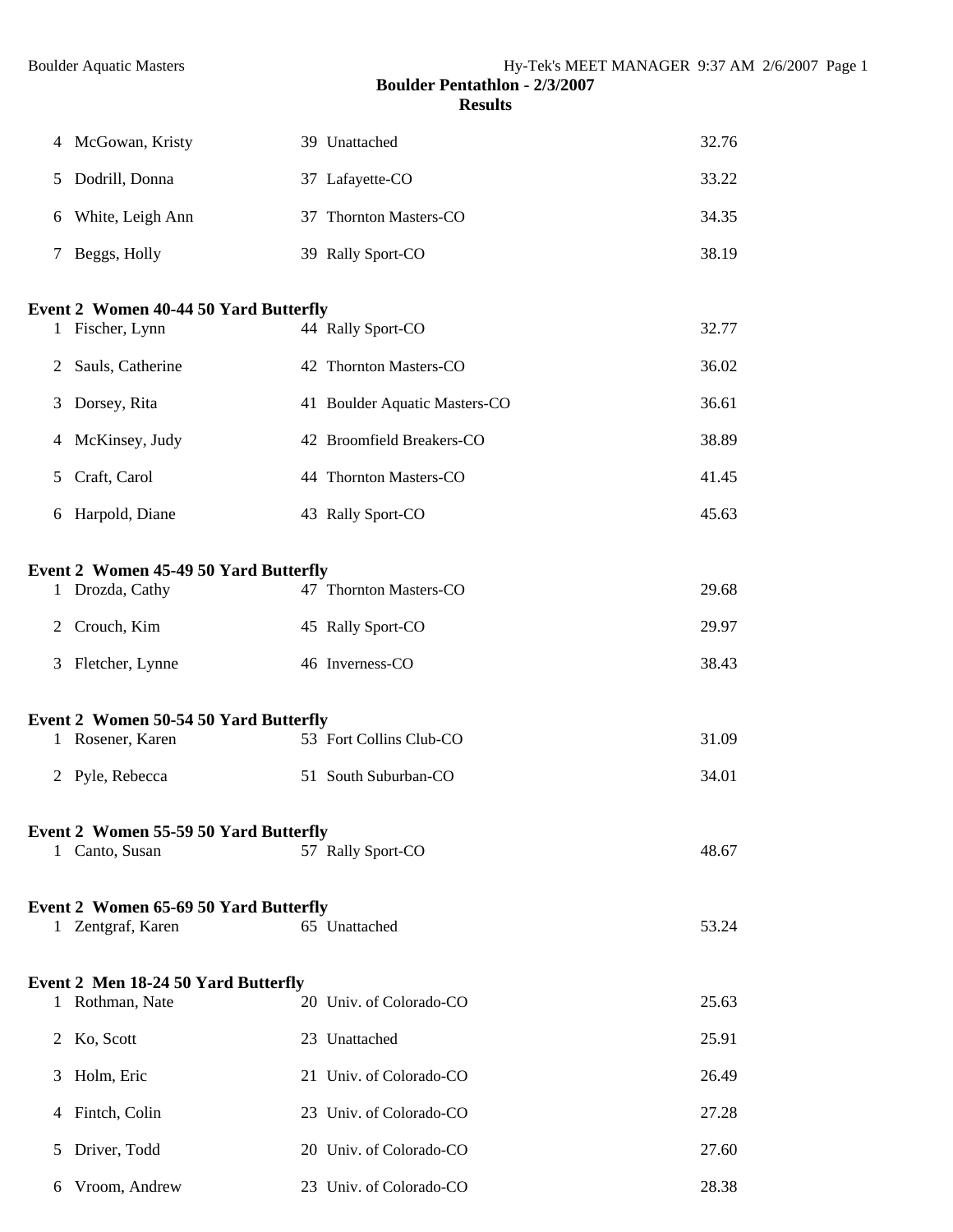| 7     | Collins, Kevin                                                          | 20 Univ. of Colorado-CO                                 | 29.55          |
|-------|-------------------------------------------------------------------------|---------------------------------------------------------|----------------|
| 8     | Leeds, Richard                                                          | 20 Univ. of Colorado-CO                                 | 31.51          |
| $---$ | Blyth, Piers                                                            | 20 Univ. of Colorado-CO                                 | DQ             |
|       | Event 2 Men 25-29 50 Yard Butterfly<br>1 Lawler, Max                    | 28 Boulder Aquatic Masters-CO                           | 29.53          |
| 1.    | Event 2 Men 30-34 50 Yard Butterfly<br>Gilliam, Kyle                    | 31 Colorado Masters Swimming-CO                         | 26.82          |
|       | 2 Dickerson, Christian                                                  | 33 Broomfield Breakers-CO                               | 32.98          |
| 1     | Event 2 Men 35-39 50 Yard Butterfly<br>Smit, Robert<br>2 Shannon, Brian | 37 Boulder Aquatic Masters-CO<br>39 Thornton Masters-CO | 25.20<br>30.44 |
|       | Event 2 Men 40-44 50 Yard Butterfly<br>1 Kahl, Steve                    | 44 Inverness-CO                                         | 26.68          |
|       | 2 Pins, Michael                                                         | 41 Boulder Aquatic Masters-CO                           | 28.88          |
| 3     | Hoyt, Brian                                                             | 40 Thornton Masters-CO                                  | 29.51          |
|       | 4 Blum, Juri                                                            | 40 Lafayette-CO                                         | 30.17          |
| 5     | Mica, Roman                                                             | 43 Rally Sport-CO                                       | 40.76          |
|       | Event 2 Men 45-49 50 Yard Butterfly<br>1 Boysen, Eric                   | 49 Boulder Aquatic Masters-CO                           | 29.91          |
| 2     | Haldeman, David                                                         | 49 Broomfield Breakers-CO                               | 31.84          |
| 3     | Cattles, Steve                                                          | 47 Greeley Guppies-CO                                   | 1:09.04        |
|       | Event 2 Men 50-54 50 Yard Butterfly<br>1 Hess, Richard                  | 52 Greeley Guppies-CO                                   | 25.82          |
| 2     | McElhinney, Tom                                                         | 53 Greeley Guppies-CO                                   | 33.79          |
| 3     | Benson, Stan                                                            | 53 Boulder Aquatic Masters-CO                           | 35.73          |
| 4     | Gimlin, Dennis                                                          | 50 Pueblo Masters-CO                                    | 39.44          |
| 5     | Vogler, Ken J                                                           | 54 Boulder Aquatic Masters-CO                           | 41.73          |

## **Event 2 Men 55-59 50 Yard Butterfly**

| 1 Paxton, Jerry | 58 Boulder Aquatic Masters-CO | 30.55 |
|-----------------|-------------------------------|-------|
|-----------------|-------------------------------|-------|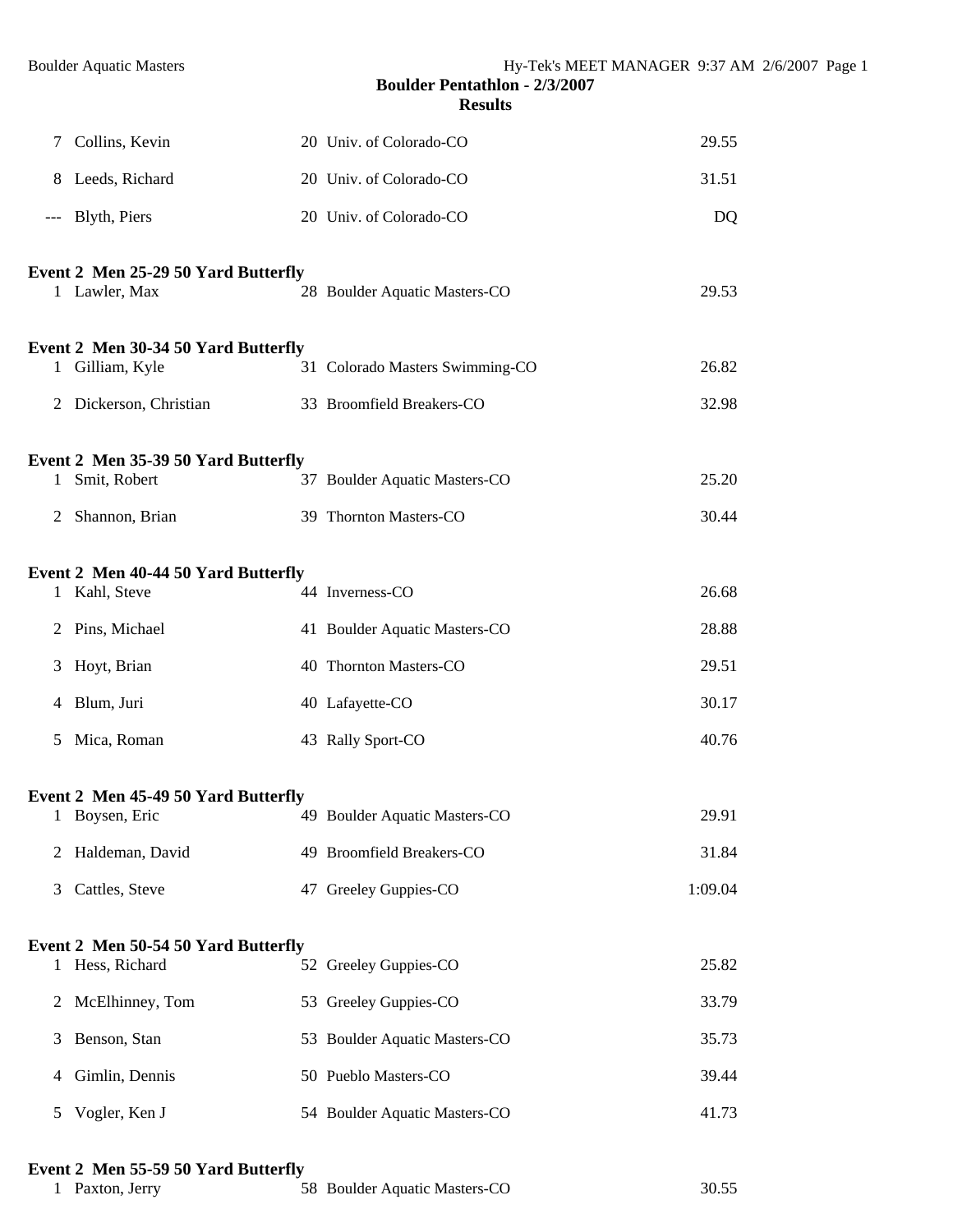|   | 2 Silver, Steven                                           | 57 Aurora Masters-CO          | 30.87   |
|---|------------------------------------------------------------|-------------------------------|---------|
|   | 3 Kreidler, Lee                                            | 59 Grand Junction Dolphins-CO | 41.55   |
|   | Event 2 Men 60-64 50 Yard Butterfly                        |                               |         |
|   | 1 Abrahams, Rich                                           | 61 Unattached                 | 26.26   |
|   | 2 Abbott, William                                          | 60 Unattached                 | 29.85   |
| 3 | McGinty, Tim                                               | 63 Rally Sport-CO             | 40.12   |
|   | 4 Burgess, Thom                                            | 64 Unattached                 | 45.41   |
|   | Event 2 Men 65-69 50 Yard Butterfly<br>1 Reynolds, Bing    | 66 Boulder Aquatic Masters-CO | 1:13.31 |
|   | Event 2 Men 70-74 50 Yard Butterfly                        |                               |         |
|   | 1 Plummer, Mark                                            | 70 Inverness-CO               | 46.50   |
|   | Event 3 Women 25-29 100 Yard Breaststroke                  |                               |         |
|   | 1 Mills, Courtney                                          | 28 Denver Athletic Club-CO    | 1:16.10 |
|   | 2 Marschner, Marie A                                       | 28 Unattached                 | 1:23.72 |
|   | Event 3 Women 30-34 100 Yard Breaststroke<br>1 Webb, Amy B | 31 Boulder Aquatic Masters-CO | 1:16.88 |
|   | Event 3 Women 35-39 100 Yard Breaststroke                  |                               |         |
|   | 1 Dodrill, Donna                                           | 37 Lafayette-CO               | 1:29.65 |
|   | Event 3 Women 40-44 100 Yard Breaststroke                  |                               |         |
|   | 1 Campbell, Ellen                                          | 43 Inverness-CO               | 1:18.57 |
|   | 2 Crino, Heidi                                             | 40 Inverness-CO               | 1:28.19 |
|   | Event 3 Women 45-49 100 Yard Breaststroke                  |                               |         |
|   | 1 Bates, Penny                                             | 45 Boulder Aquatic Masters-CO | 1:22.96 |
|   | Event 3 Women 50-54 100 Yard Breaststroke<br>1 Kane, Julie | 53 Inverness-CO               | 1:51.34 |
|   | Event 3 Men 18-24 100 Yard Breaststroke<br>1 Copsey, Shane | 24 Unattached                 | 1:02.51 |
|   | 2 Levin, Brent                                             | 20 Univ. of Colorado-CO       | 1:17.88 |
| 3 | Boehm, Andrew P                                            | 21 Univ. of Colorado-CO       | 1:22.68 |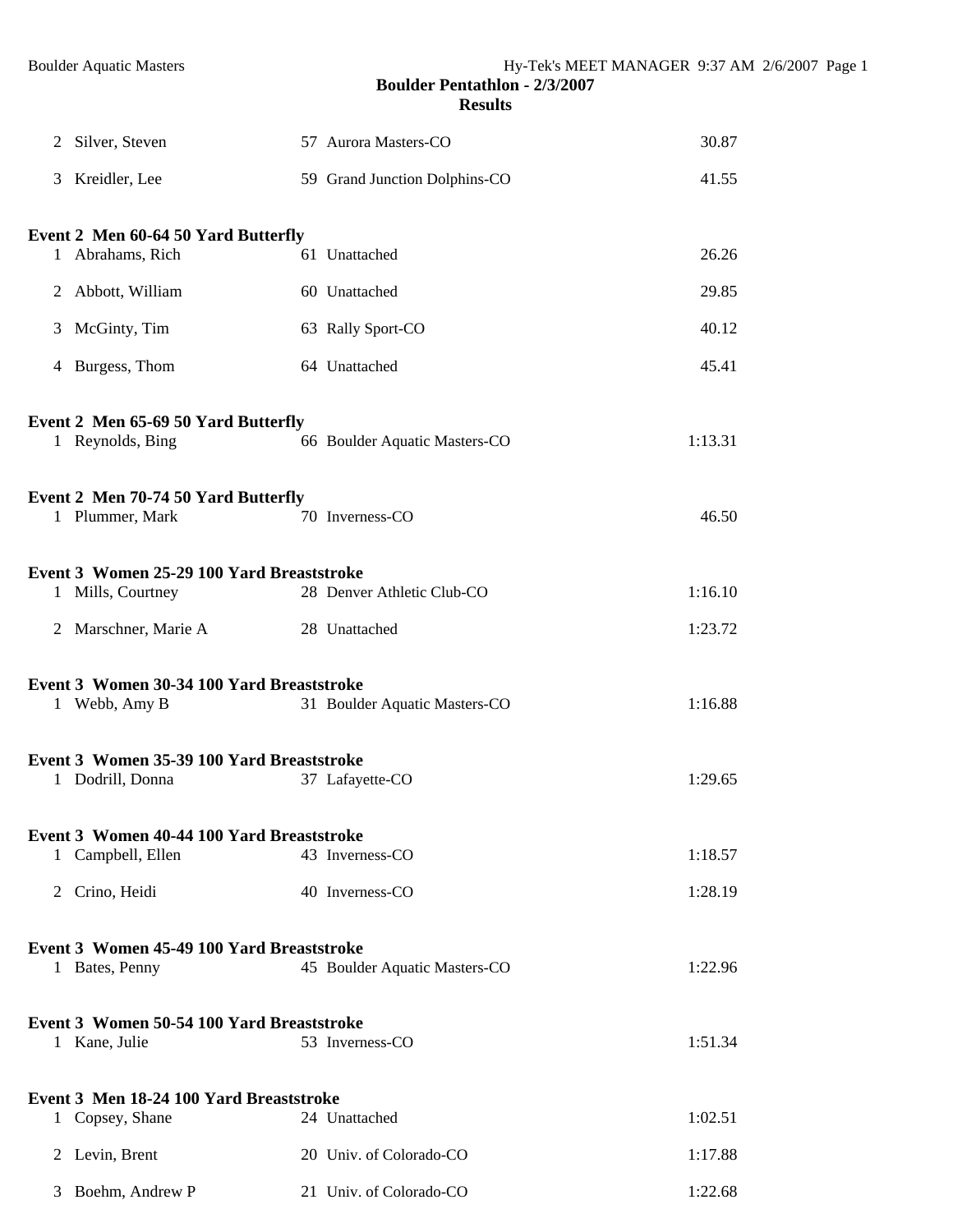|   | Morin, Luke                                   | 20 Univ. of Colorado-CO       | X1:12.16 |
|---|-----------------------------------------------|-------------------------------|----------|
|   | Event 3 Men 25-29 100 Yard Breaststroke       |                               |          |
|   | 1 Caswell, Ian                                | 28 Broomfield Breakers-CO     | 1:09.64  |
|   | 2 Johnson, Brett                              | 27 DU Masters Aqua-Holics-CO  | 1:26.33  |
|   | Event 3 Men 40-44 100 Yard Breaststroke       |                               |          |
|   | 1 Cox, Randy                                  | 44 Boulder Aquatic Masters-CO | 1:06.09  |
| 2 | Miller, George                                | 41 Inverness-CO               | 1:10.88  |
| 3 | Nash, Kevin                                   | 42 Broomfield Breakers-CO     | 1:11.99  |
|   | 4 Brostuen, David                             | 42 Unattached                 | 1:13.79  |
| 5 | Albritton, Dan                                | 43 Boulder Aquatic Masters-CO | 1:14.24  |
|   | Event 3 Men 45-49 100 Yard Breaststroke       |                               |          |
|   | 1 Louie, Jamie                                | 49 Colo Springs Swim Team-CO  | 1:10.26  |
|   | 2 McCoy, Chuck                                | 47 Boulder Aquatic Masters-CO | 1:22.31  |
| 3 | O'Keefe, John                                 | 45 Broomfield Breakers-CO     | 1:22.79  |
|   | 4 Hawley, Gary                                | 47 Aurora Masters-CO          | 1:26.35  |
|   | Event 3 Men 50-54 100 Yard Breaststroke       |                               |          |
| 1 | Nolte, Christopher                            | 50 Inverness-CO               | 1:16.05  |
| 2 | Strobel, Barney                               | 51 Inverness-CO               | 1:22.17  |
|   | 3 McElhinney, Tom                             | 53 Greeley Guppies-CO         | 1:25.99  |
|   | 4 Heins, Don                                  | 52 Broomfield Breakers-CO     | 1:35.72  |
|   | Event 3 Men 55-59 100 Yard Breaststroke       |                               |          |
| 1 | Townsend, Cecil                               | 59 Pueblo Masters-CO          | 1:23.23  |
|   | 2 Orendorff, Michael                          | 55 Pueblo Masters-CO          | 1:35.76  |
|   | Event 3 Men 65-69 100 Yard Breaststroke       |                               |          |
|   | 1 Johnson, David                              | 65 Squid-CO                   | 1:57.80  |
|   | <b>Event 4 Women 18-24 50 Yard Backstroke</b> |                               |          |
|   | 1 Peterson, Kristen                           | 20 Univ. of Colorado-CO       | 29.71    |
| 2 | Halley, Jes                                   | 23 Univ. of Colorado-CO       | 31.80    |
| 3 | Bleidt, Taylor                                | 19 Univ. of Colorado-CO       | 32.59    |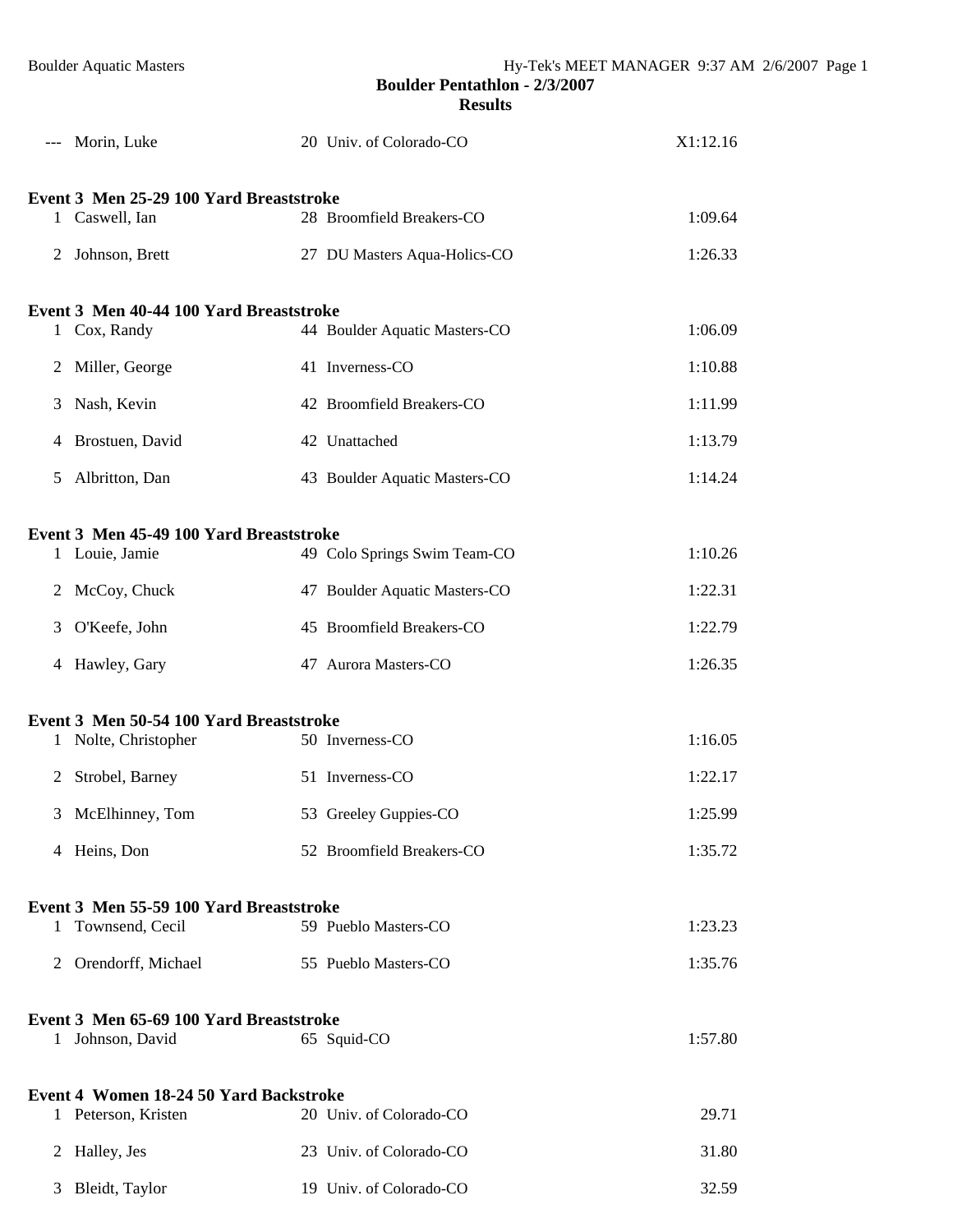| 4     | Waybright, Sarah                              | 20 Univ. of Colorado-CO       | 35.08 |
|-------|-----------------------------------------------|-------------------------------|-------|
| 5     | Bladow, Taylor                                | 20 Univ. of Colorado-CO       | 35.25 |
| 6     | Pacheco, Lauren                               | 23 Univ. of Colorado-CO       | 35.41 |
| 7     | McEvitt, Kelly                                | 20 Univ. of Colorado-CO       | 36.15 |
| 8     | Clemens, Sarah                                | 20 Univ. of Colorado-CO       | 36.25 |
| 9     | Spangler, Lindsay                             | 24 Univ. of Colorado-CO       | 36.73 |
| 10    | Young, Lindsay                                | 22 Univ. of Colorado-CO       | 37.65 |
| 11    | Clemens, Stephanie                            | 20 Univ. of Colorado-CO       | 40.17 |
| $---$ | Hastings, Jennifer                            | 23 Unattached                 | DQ    |
|       | <b>Event 4 Women 25-29 50 Yard Backstroke</b> |                               |       |
| 1     | Myers, Jill                                   | 29 Rally Sport-CO             | 30.14 |
| 2     | Schneider, Jenn                               | 26 Loveland-CO                | 35.05 |
| 3     | Miller, Hayley                                | 28 Thornton Masters-CO        | 40.14 |
|       | <b>Event 4 Women 30-34 50 Yard Backstroke</b> |                               |       |
| 1     | Stargardt, Beth                               | 30 Unattached                 | 30.43 |
| 2     | Dickerson, Amy                                | 31 Broomfield Breakers-CO     | 38.84 |
|       | Event 4 Women 35-39 50 Yard Backstroke        |                               |       |
| 1     | Hart, Sheri                                   | 35 DU Masters Aqua-Holics-CO  | 27.64 |
|       | 2 Lee, Sarah                                  | 39 Rally Sport-CO             | 32.45 |
| 3     | Eden, Kim                                     | 38 Fort Collins Club-CO       | 32.87 |
| 4     | Tobey, Stacey                                 | 39 Boulder Aquatic Masters-CO | 32.97 |
| 5     | McGowan, Kristy                               | 39 Unattached                 | 34.51 |
| 6     | White, Leigh Ann                              | 37 Thornton Masters-CO        | 39.44 |
| 7     | Beggs, Holly                                  | 39 Rally Sport-CO             | 41.14 |
|       | Event 4 Women 40-44 50 Yard Backstroke        |                               |       |
| 1     | McKinsey, Judy                                | 42 Broomfield Breakers-CO     | 40.75 |
| 2     | Sauls, Catherine                              | 42 Thornton Masters-CO        | 41.18 |
| 3     | Harpold, Diane                                | 43 Rally Sport-CO             | 46.09 |
| 4     | Craft, Carol                                  | 44 Thornton Masters-CO        | 49.09 |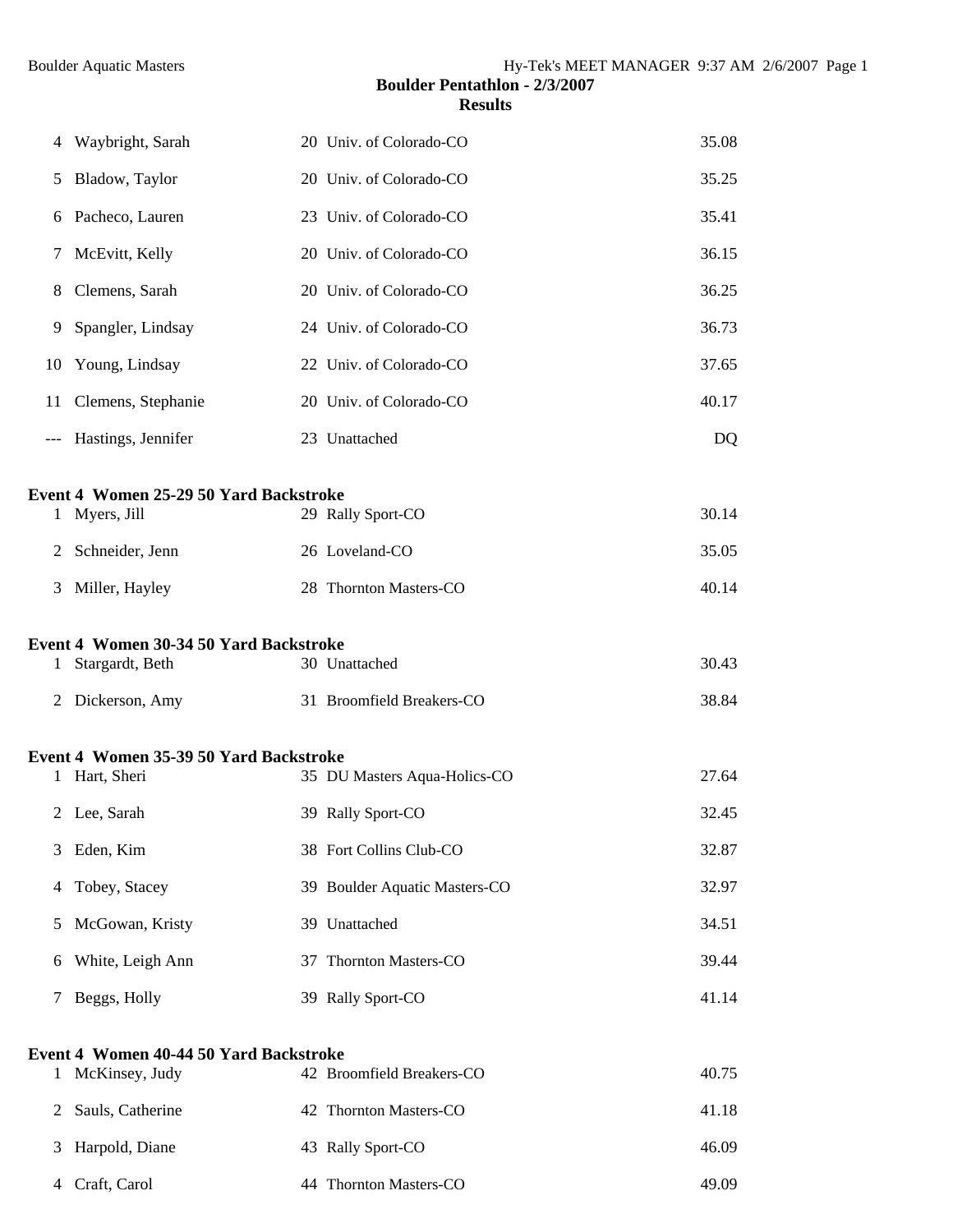|              | Event 4 Women 45-49 50 Yard Backstroke |                                 |       |
|--------------|----------------------------------------|---------------------------------|-------|
|              | 1 Drozda, Cathy                        | 47 Thornton Masters-CO          | 32.86 |
| 2            | Crouch, Kim                            | 45 Rally Sport-CO               | 33.54 |
| 3            | Fletcher, Lynne                        | 46 Inverness-CO                 | 40.14 |
|              | Event 4 Women 50-54 50 Yard Backstroke |                                 |       |
|              | 1 Wohl Haan, Mary                      | 53 Boulder Aquatic Masters-CO   | 36.95 |
|              | Event 4 Women 55-59 50 Yard Backstroke |                                 |       |
|              | 1 Canto, Susan                         | 57 Rally Sport-CO               | 57.82 |
|              | Event 4 Women 65-69 50 Yard Backstroke |                                 |       |
|              | 1 Zentgraf, Karen                      | 65 Unattached                   | 46.00 |
|              | Event 4 Women 70-74 50 Yard Backstroke |                                 |       |
|              | 1 Ryman, Donna                         | 70 Inverness-CO                 | 48.64 |
|              | Event 4 Men 18-24 50 Yard Backstroke   |                                 |       |
|              | 1 Blyth, Piers                         | 20 Univ. of Colorado-CO         | 25.74 |
| 2            | Rothman, Nate                          | 20 Univ. of Colorado-CO         | 26.10 |
| 3            | Ko, Scott                              | 23 Unattached                   | 27.93 |
| 4            | Fintch, Colin                          | 23 Univ. of Colorado-CO         | 29.04 |
| 5            | Holm, Eric                             | 21 Univ. of Colorado-CO         | 29.19 |
| 6            | Driver, Todd                           | 20 Univ. of Colorado-CO         | 29.41 |
| 7            | Brown, Garrett                         | 18 Boulder Aquatic Masters-CO   | 29.60 |
| 8            | Vroom, Andrew                          | 23 Univ. of Colorado-CO         | 31.09 |
| 9            | Collins, Kevin                         | 20 Univ. of Colorado-CO         | 32.24 |
|              | 10 Leeds, Richard                      | 20 Univ. of Colorado-CO         | 35.49 |
|              | Event 4 Men 25-29 50 Yard Backstroke   |                                 |       |
|              | 1 Lawler, Max                          | 28 Boulder Aquatic Masters-CO   | 30.38 |
|              | Event 4 Men 30-34 50 Yard Backstroke   |                                 |       |
| $\mathbf{1}$ | Gilliam, Kyle                          | 31 Colorado Masters Swimming-CO | 30.35 |
| 2            | Medlock, J. Casey                      | 31 Broomfield Breakers-CO       | 31.10 |
| 3            | Dickerson, Christian                   | 33 Broomfield Breakers-CO       | 33.17 |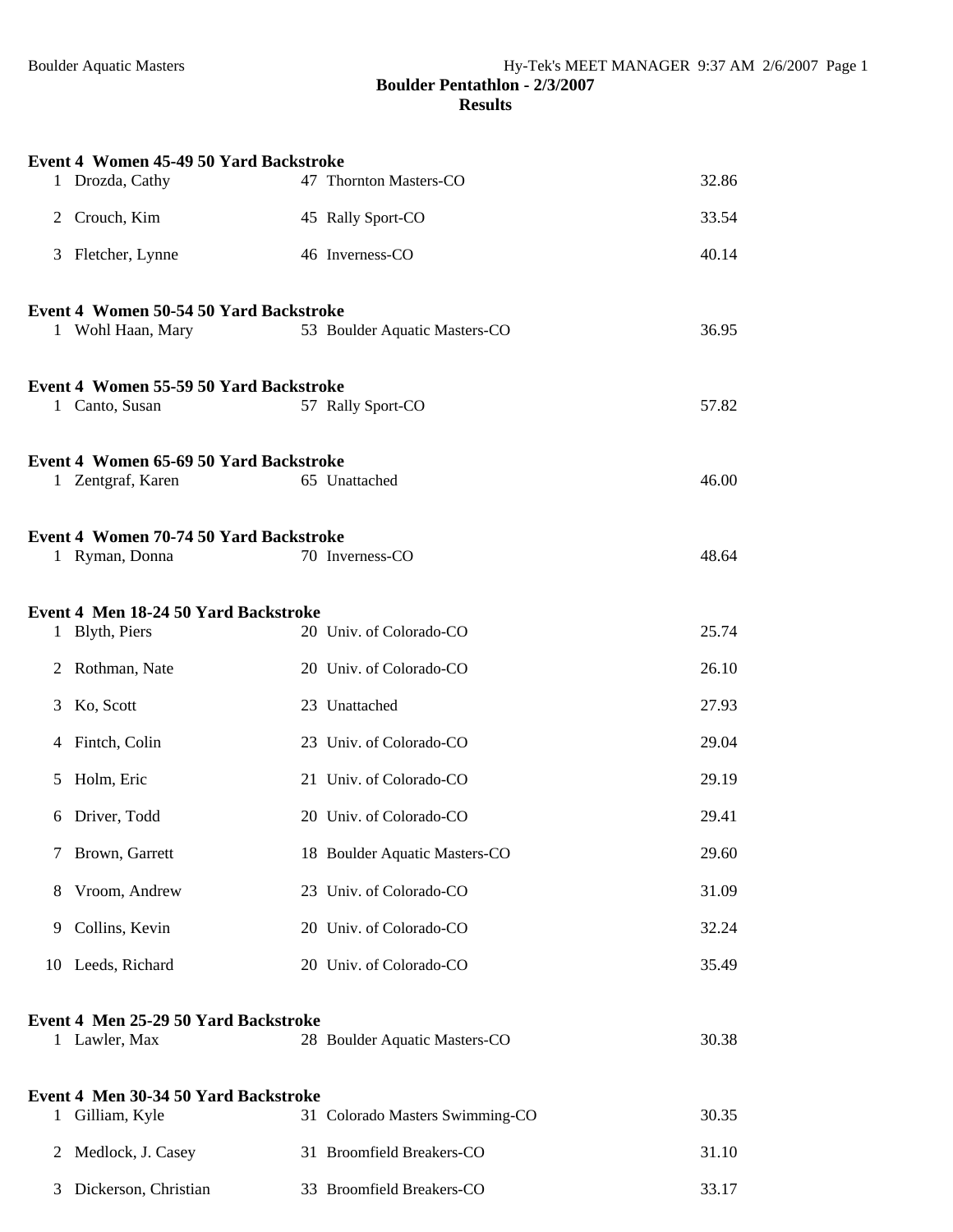| 1 | Event 4 Men 35-39 50 Yard Backstroke<br>Shannon, Brian | 39 Thornton Masters-CO        | 32.86   |
|---|--------------------------------------------------------|-------------------------------|---------|
|   | Event 4 Men 40-44 50 Yard Backstroke                   |                               |         |
|   | 1 Blum, Juri                                           | 40 Lafayette-CO               | 33.80   |
| 2 | Pins, Michael                                          | 41 Boulder Aquatic Masters-CO | 36.51   |
| 3 | Kahl, Steve                                            | 44 Inverness-CO               | 38.18   |
| 4 | Mica, Roman                                            | 43 Rally Sport-CO             | 40.98   |
|   | Event 4 Men 45-49 50 Yard Backstroke                   |                               |         |
|   | 1 Boysen, Eric                                         | 49 Boulder Aquatic Masters-CO | 31.74   |
| 2 | Haldeman, David                                        | 49 Broomfield Breakers-CO     | 39.54   |
| 3 | Cattles, Steve                                         | 47 Greeley Guppies-CO         | 1:14.90 |
|   |                                                        |                               |         |
| 1 | Event 4 Men 50-54 50 Yard Backstroke<br>Hess, Richard  | 52 Greeley Guppies-CO         | 29.42   |
| 2 | Benson, Stan                                           | 53 Boulder Aquatic Masters-CO | 32.04   |
| 3 | Gimlin, Dennis                                         | 50 Pueblo Masters-CO          | 38.85   |
| 4 | McElhinney, Tom                                        | 53 Greeley Guppies-CO         | 39.38   |
| 5 | Vogler, Ken J                                          | 54 Boulder Aquatic Masters-CO | 50.94   |
| 6 | Schoo, Dallas                                          | 53 Loveland-CO                | 51.20   |
|   | Cooms, Denis                                           | 54 Unattached                 | DQ      |
|   |                                                        |                               |         |
| 1 | Event 4 Men 55-59 50 Yard Backstroke<br>Silver, Steven | 57 Aurora Masters-CO          | 34.60   |
|   | 2 Kreidler, Lee                                        | 59 Grand Junction Dolphins-CO | 44.65   |
|   |                                                        |                               |         |
|   | Event 4 Men 60-64 50 Yard Backstroke                   |                               |         |
| 1 | Abrahams, Rich                                         | 61 Unattached                 | 32.86   |
| 2 | Abbott, William                                        | 60 Unattached                 | 35.69   |
| 3 | McGinty, Tim                                           | 63 Rally Sport-CO             | 43.35   |
|   | Event 4 Men 65-69 50 Yard Backstroke                   |                               |         |

| 1 Reynolds, Bing | 66 Boulder Aquatic Masters-CO | 53.46 |
|------------------|-------------------------------|-------|
|                  |                               |       |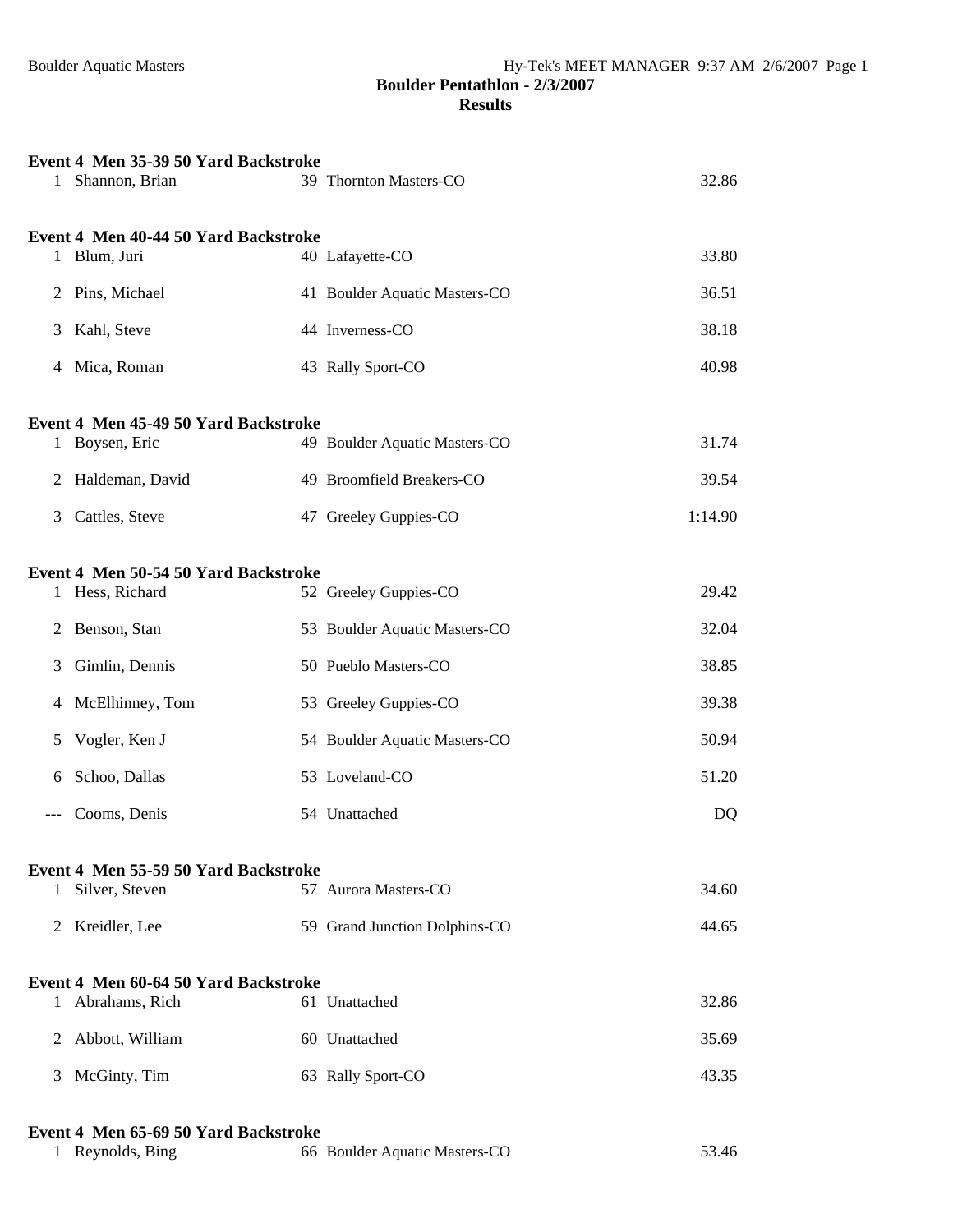| <b>Boulder Aquatic Masters</b>                                 | <b>Boulder Pentathlon - 2/3/2007</b> | Hy-Tek's MEET MANAGER 9:37 AM 2/6/2007 Page 1 |
|----------------------------------------------------------------|--------------------------------------|-----------------------------------------------|
|                                                                | <b>Results</b>                       |                                               |
| Event 5 Women 18-24 100 Yard Freestyle<br>1 Hastings, Jennifer | 23 Unattached                        | 1:08.10                                       |
| Event 5 Women 25-29 100 Yard Freestyle<br>1 Linke, Lindsey     | 26 Fort Collins Club-CO              | 56.91                                         |
| 2 Mills, Courtney                                              | 28 Denver Athletic Club-CO           | 58.39                                         |
| 3 Myers, Jill                                                  | 29 Rally Sport-CO                    | 1:01.13                                       |
| 4 Einberger, Susan S                                           | 25 Rally Sport-CO                    | 1:02.57                                       |
|                                                                |                                      |                                               |
| Event 5 Women 30-34 100 Yard Freestyle<br>1 Webb, Amy B        | 31 Boulder Aquatic Masters-CO        | 1:01.16                                       |
| Event 5 Women 35-39 100 Yard Freestyle                         |                                      |                                               |
| 1 Hart, Sheri                                                  | 35 DU Masters Aqua-Holics-CO         | 55.01                                         |
| 2 Eden, Kim                                                    | 38 Fort Collins Club-CO              | 59.78                                         |
| McGowan, Kristy<br>3                                           | 39 Unattached                        | 1:03.38                                       |
| 4 Dodrill, Donna                                               | 37 Lafayette-CO                      | 1:06.83                                       |
| Event 5 Women 40-44 100 Yard Freestyle<br>1 Fischer, Lynn      | 44 Rally Sport-CO                    | 1:01.12                                       |
| 2 Penington, Pam                                               | 40 Thornton Masters-CO               | 1:07.24                                       |
| 3 Crino, Heidi                                                 | 40 Inverness-CO                      | 1:08.01                                       |
| 4 Dorsey, Rita                                                 | 41 Boulder Aquatic Masters-CO        | 1:11.19                                       |
| Event 5 Women 45-49 100 Yard Freestyle                         |                                      |                                               |
| 1 Bates, Penny                                                 | 45 Boulder Aquatic Masters-CO        | 1:06.34                                       |
| Sortwell, Andrea<br>2                                          | 47 Broomfield Breakers-CO            | 1:22.84                                       |
| Event 5 Women 50-54 100 Yard Freestyle                         |                                      |                                               |
| 1 Pyle, Rebecca                                                | 51 South Suburban-CO                 | 1:09.08                                       |
| Kane, Julie<br>2                                               | 53 Inverness-CO                      | 1:40.65                                       |
| Event 5 Men 18-24 100 Yard Freestyle<br>1 Copsey, Shane        | 24 Unattached                        | 50.07                                         |
| 2 Levin, Brent                                                 | 20 Univ. of Colorado-CO              | 56.07                                         |
| Boehm, Andrew P<br>3                                           | 21 Univ. of Colorado-CO              | 59.56                                         |
| Morin, Luke<br>$---$                                           | 20 Univ. of Colorado-CO              | X1:00.10                                      |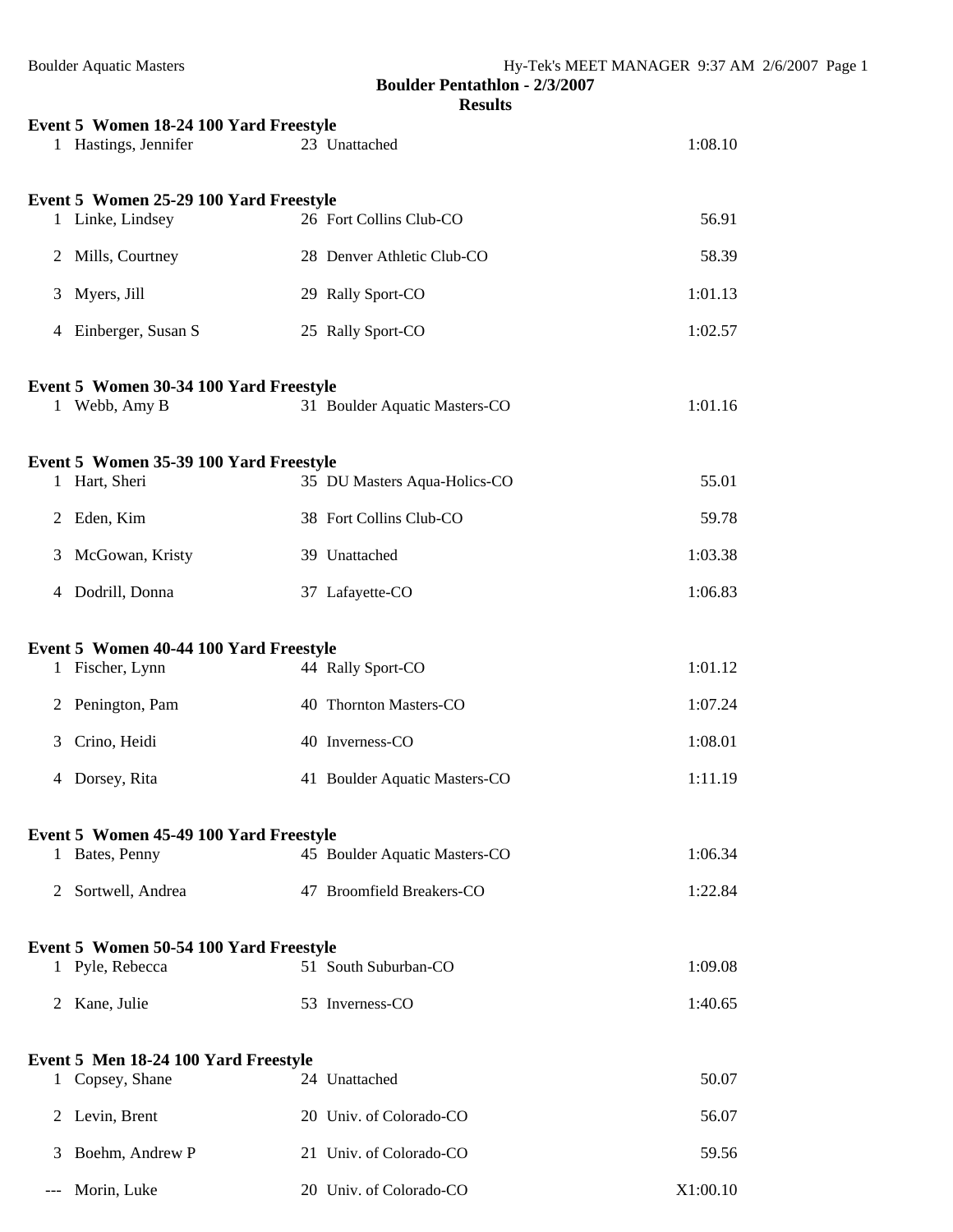|              | Event 5 Men 25-29 100 Yard Freestyle<br>1 Caswell, Ian      | 28 Broomfield Breakers-CO     | 51.00   |
|--------------|-------------------------------------------------------------|-------------------------------|---------|
| 2            | Johnson, Brett                                              | 27 DU Masters Aqua-Holics-CO  | 58.63   |
|              |                                                             |                               |         |
|              | Event 5 Men 30-34 100 Yard Freestyle<br>1 Medlock, J. Casey | 31 Broomfield Breakers-CO     | 53.89   |
|              | Event 5 Men 40-44 100 Yard Freestyle<br>1 Nash, Kevin       | 42 Broomfield Breakers-CO     | 52.70   |
| 2            | Cox, Randy                                                  | 44 Boulder Aquatic Masters-CO | 53.11   |
| 3            | Miller, George                                              | 41 Inverness-CO               | 1:00.24 |
|              | Event 5 Men 45-49 100 Yard Freestyle<br>1 Louie, Jamie      | 49 Colo Springs Swim Team-CO  | 59.83   |
|              | 2 McCoy, Chuck                                              | 47 Boulder Aquatic Masters-CO | 1:00.54 |
| 3            | Hawley, Gary                                                | 47 Aurora Masters-CO          | 1:04.00 |
| 4            | Kelly, John                                                 | 45 Lafayette-CO               | 1:19.36 |
|              | Event 5 Men 50-54 100 Yard Freestyle                        |                               |         |
| $\mathbf{1}$ | Nolte, Christopher                                          | 50 Inverness-CO               | 56.11   |
| 2            | Strobel, Barney                                             | 51 Inverness-CO               | 1:03.64 |
| 3            | Cooms, Denis                                                | 54 Unattached                 | 1:11.85 |
| 4            | Heins, Don                                                  | 52 Broomfield Breakers-CO     | 1:18.36 |
| 5            | Schoo, Dallas                                               | 53 Loveland-CO                | 1:25.57 |
|              | Event 5 Men 55-59 100 Yard Freestyle                        |                               |         |
|              | 1 Paxton, Jerry                                             | 58 Boulder Aquatic Masters-CO | 58.02   |
| 2            | McCormick, Paul                                             | 59 Boulder Aquatic Masters-CO | 1:00.17 |
| 3            | Townsend, Cecil                                             | 59 Pueblo Masters-CO          | 1:03.19 |
| 4            | Orendorff, Michael                                          | 55 Pueblo Masters-CO          | 1:09.22 |
| 1            | Event 5 Men 65-69 100 Yard Freestyle<br>Johnson, David      | 65 Squid-CO                   | 1:27.07 |
|              | Event 5 Men 70-74 100 Yard Freestyle<br>Plummer, Mark       | 70 Inverness-CO               | 1:16.08 |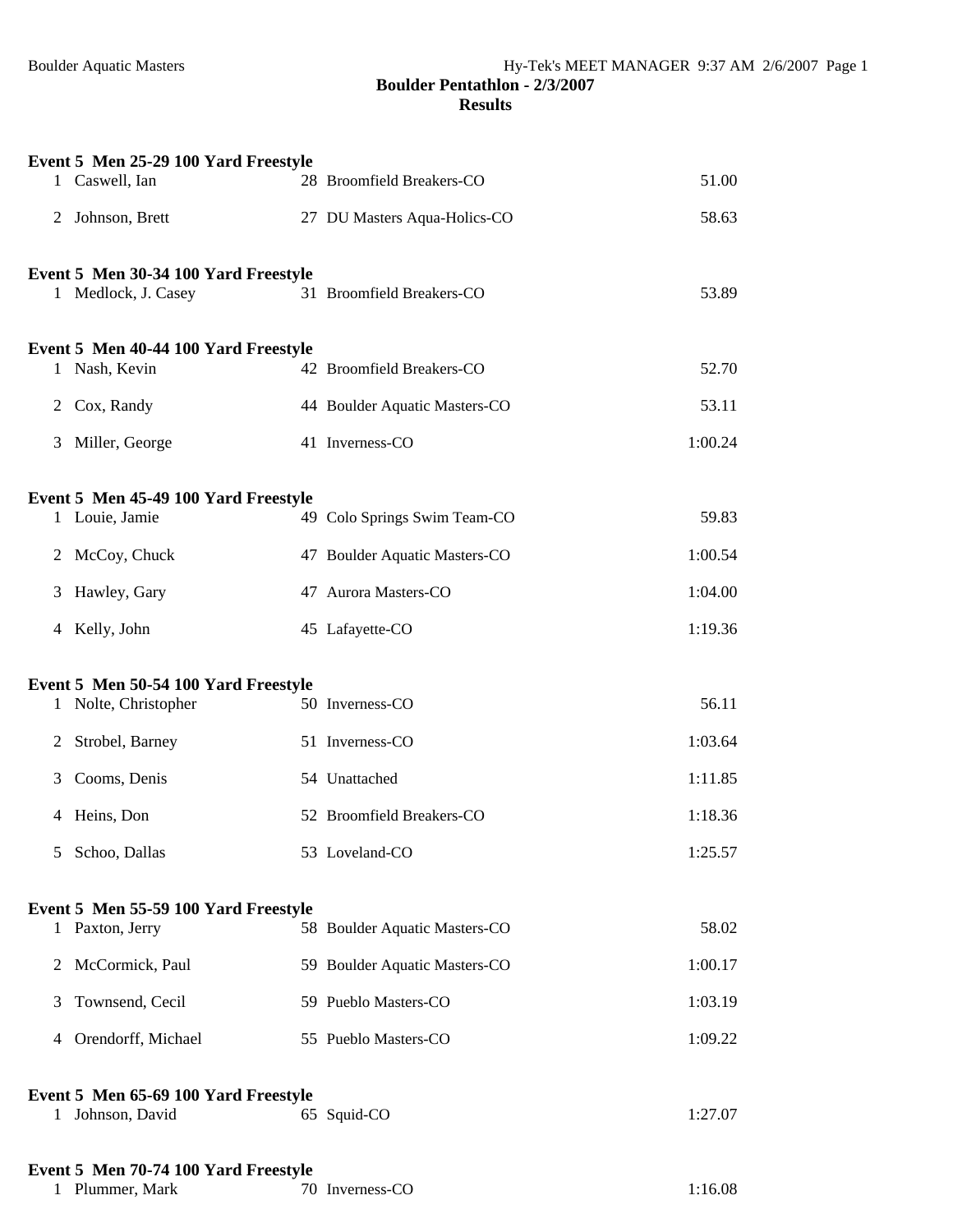| 1            | <b>Event 6 Women 18-24 50 Yard Breaststroke</b><br>Spangler, Lindsay | 24 Univ. of Colorado-CO       | 36.09 |
|--------------|----------------------------------------------------------------------|-------------------------------|-------|
| 2            | Bleidt, Taylor                                                       | 19 Univ. of Colorado-CO       | 37.29 |
| 3            | Clemens, Stephanie                                                   | 20 Univ. of Colorado-CO       | 38.74 |
| 4            | Clemens, Sarah                                                       | 20 Univ. of Colorado-CO       | 38.86 |
| 5            | Peterson, Kristen                                                    | 20 Univ. of Colorado-CO       | 39.05 |
| 6            | Pacheco, Lauren                                                      | 23 Univ. of Colorado-CO       | 39.51 |
| 7            | McEvitt, Kelly                                                       | 20 Univ. of Colorado-CO       | 40.48 |
| 8            | Young, Lindsay                                                       | 22 Univ. of Colorado-CO       | 41.57 |
| 9            | Waybright, Sarah                                                     | 20 Univ. of Colorado-CO       | 42.03 |
| 10           | Bladow, Taylor                                                       | 20 Univ. of Colorado-CO       | 44.72 |
|              |                                                                      |                               |       |
|              | Event 6 Women 25-29 50 Yard Breaststroke                             |                               |       |
| $\mathbf{1}$ | Schneider, Jenn                                                      | 26 Loveland-CO                | 38.47 |
| 2            | Marschner, Marie A                                                   | 28 Unattached                 | 38.66 |
| 3            | Miller, Hayley                                                       | 28 Thornton Masters-CO        | 41.75 |
|              | Event 6 Women 30-34 50 Yard Breaststroke                             |                               |       |
| $\mathbf{1}$ | Stargardt, Beth                                                      | 30 Unattached                 | 36.67 |
| 2            | Dickerson, Amy                                                       | 31 Broomfield Breakers-CO     | 44.84 |
|              | Event 6 Women 35-39 50 Yard Breaststroke                             |                               |       |
| 1            | Lee, Sarah                                                           | 39 Rally Sport-CO             | 34.26 |
| 2            | Tobey, Stacey                                                        | 39 Boulder Aquatic Masters-CO | 35.95 |
| 3            | Eden, Kim                                                            | 38 Fort Collins Club-CO       | 39.94 |
| 4            | Beggs, Holly                                                         | 39 Rally Sport-CO             | 41.22 |
| 5            | White, Leigh Ann                                                     | 37 Thornton Masters-CO        | 46.09 |
|              |                                                                      |                               |       |
| $\mathbf{1}$ | Event 6 Women 40-44 50 Yard Breaststroke<br>Campbell, Ellen          | 43 Inverness-CO               | 35.92 |
| 2            | Fischer, Lynn                                                        | 44 Rally Sport-CO             | 38.39 |
| 3            | Sauls, Catherine                                                     | 42 Thornton Masters-CO        | 40.19 |
| 4            | Crino, Heidi                                                         | 40 Inverness-CO               | 40.87 |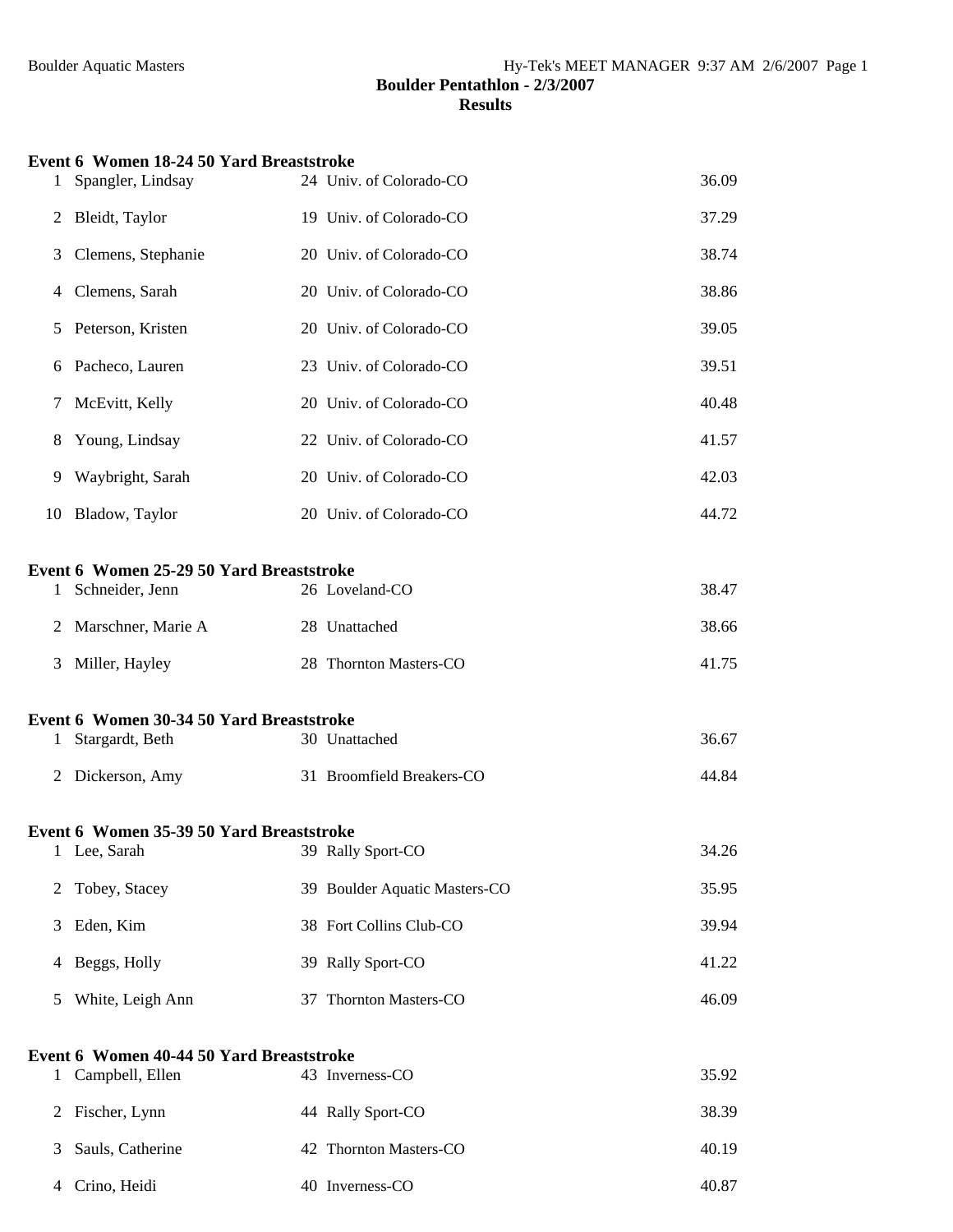| 5. | Penington, Pam                                                | 40 Thornton Masters-CO        | 42.11 |
|----|---------------------------------------------------------------|-------------------------------|-------|
| 6  | McKinsey, Judy                                                | 42 Broomfield Breakers-CO     | 44.24 |
| 7  | Craft, Carol                                                  | 44 Thornton Masters-CO        | 45.97 |
| 8  | Harpold, Diane                                                | 43 Rally Sport-CO             | 50.16 |
|    | Event 6 Women 45-49 50 Yard Breaststroke                      |                               |       |
|    | 1 Crouch, Kim                                                 | 45 Rally Sport-CO             | 34.49 |
| 2  | Drozda, Cathy                                                 | 47 Thornton Masters-CO        | 35.52 |
| 3  | Fletcher, Lynne                                               | 46 Inverness-CO               | 44.61 |
| 4  | Sortwell, Andrea                                              | 47 Broomfield Breakers-CO     | 50.02 |
|    | Event 6 Women 50-54 50 Yard Breaststroke                      |                               |       |
|    | 1 Rosener, Karen                                              | 53 Fort Collins Club-CO       | 38.00 |
| 2  | Wohl Haan, Mary                                               | 53 Boulder Aquatic Masters-CO | 41.88 |
| 3  | Kane, Julie                                                   | 53 Inverness-CO               | 50.91 |
|    | Event 6 Women 55-59 50 Yard Breaststroke<br>1 Canto, Susan    | 57 Rally Sport-CO             | 53.29 |
|    |                                                               |                               |       |
|    | Event 6 Women 65-69 50 Yard Breaststroke<br>1 Zentgraf, Karen | 65 Unattached                 | 57.81 |
|    | Event 6 Women 70-74 50 Yard Breaststroke                      |                               |       |
|    | 1 Ryman, Donna                                                | 70 Inverness-CO               | 47.99 |
|    | Event 6 Men 18-24 50 Yard Breaststroke                        |                               |       |
| 1  | Copsey, Shane                                                 | 24 Unattached                 | 28.15 |
| 2  | Holm, Eric                                                    | 21 Univ. of Colorado-CO       | 29.83 |
| 3  | Driver, Todd                                                  | 20 Univ. of Colorado-CO       | 30.23 |
| 4  | Rothman, Nate                                                 | 20 Univ. of Colorado-CO       | 30.27 |
| 5  | Blyth, Piers                                                  | 20 Univ. of Colorado-CO       | 31.12 |
| 6  | Vroom, Andrew                                                 | 23 Univ. of Colorado-CO       | 31.17 |
| 7  | Leeds, Richard                                                | 20 Univ. of Colorado-CO       | 31.47 |
| 8  | Collins, Kevin                                                | 20 Univ. of Colorado-CO       | 34.01 |
| 9  | Ko, Scott                                                     | 23 Unattached                 | 34.11 |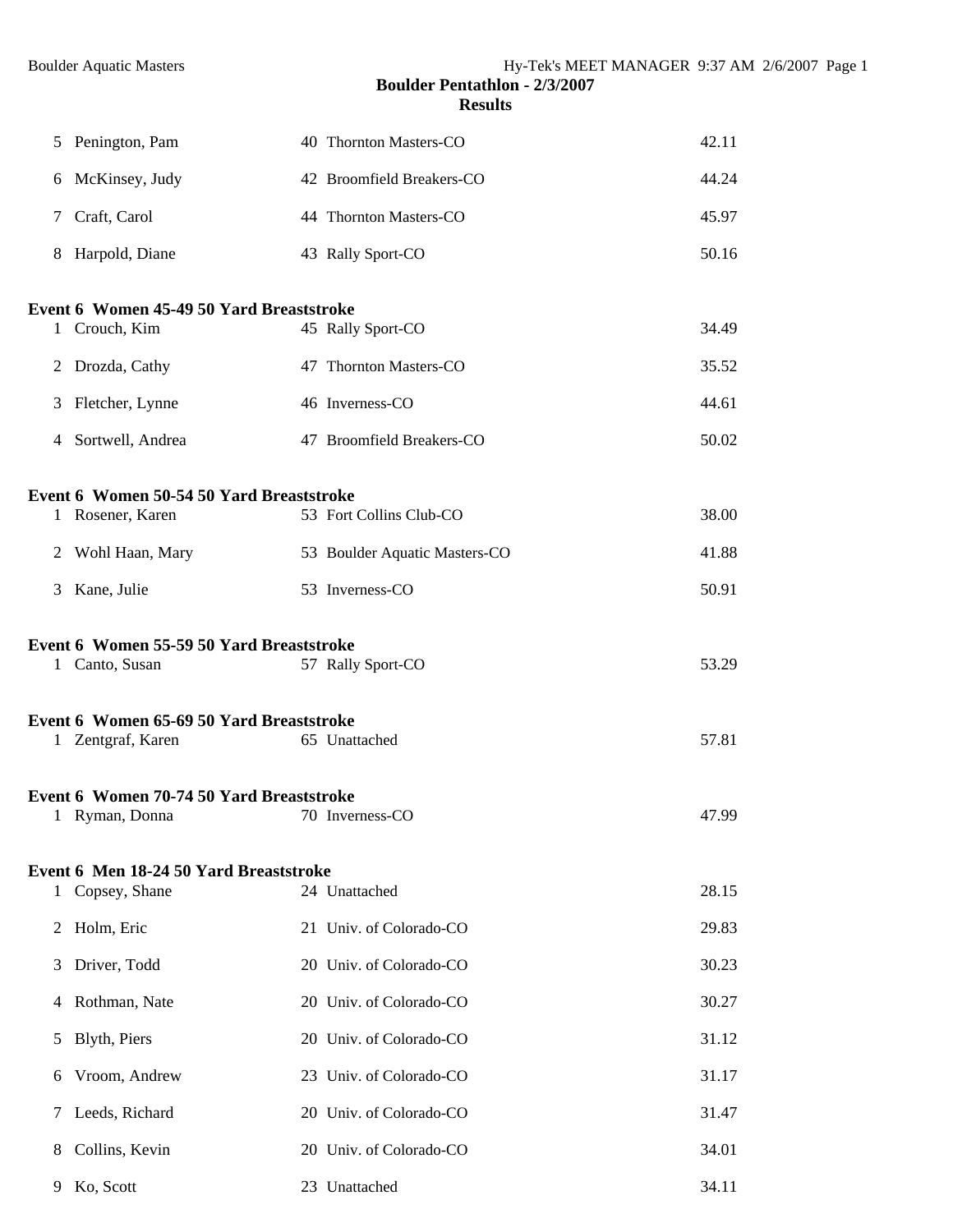|              | 10 Fintch, Colin                                           | 23 Univ. of Colorado-CO         | 34.97   |
|--------------|------------------------------------------------------------|---------------------------------|---------|
|              | Event 6 Men 25-29 50 Yard Breaststroke<br>1 Lawler, Max    | 28 Boulder Aquatic Masters-CO   | 37.01   |
|              | Event 6 Men 30-34 50 Yard Breaststroke<br>1 Gilliam, Kyle  | 31 Colorado Masters Swimming-CO | 29.38   |
| 2            | Medlock, J. Casey                                          | 31 Broomfield Breakers-CO       | 34.45   |
| 3            | Dickerson, Christian                                       | 33 Broomfield Breakers-CO       | 39.55   |
| $\mathbf{1}$ | Event 6 Men 35-39 50 Yard Breaststroke<br>Shannon, Brian   | 39 Thornton Masters-CO          | 32.74   |
|              | Event 6 Men 40-44 50 Yard Breaststroke<br>1 Miller, George | 41 Inverness-CO                 | 31.97   |
| 2            | Brostuen, David                                            | 42 Unattached                   | 33.51   |
| 3            | Blum, Juri                                                 | 40 Lafayette-CO                 | 34.24   |
| 4            | Albritton, Dan                                             | 43 Boulder Aquatic Masters-CO   | 34.35   |
| 5            | Hoyt, Brian                                                | 40 Thornton Masters-CO          | 38.06   |
| 6            | Pins, Michael                                              | 41 Boulder Aquatic Masters-CO   | 39.23   |
| 7            | Mica, Roman                                                | 43 Rally Sport-CO               | 41.99   |
|              | Event 6 Men 45-49 50 Yard Breaststroke<br>1 O'Keefe, John  | 45 Broomfield Breakers-CO       | 36.07   |
| 2            | Boysen, Eric                                               | 49 Boulder Aquatic Masters-CO   | 36.63   |
| 3            | Haldeman, David                                            | 49 Broomfield Breakers-CO       | 41.95   |
| 4            | Kelly, John                                                | 45 Lafayette-CO                 | 42.67   |
| 5            | Cattles, Steve                                             | 47 Greeley Guppies-CO           | 1:39.88 |
| 1            | Event 6 Men 50-54 50 Yard Breaststroke<br>Hess, Richard    | 52 Greeley Guppies-CO           | 31.73   |
| 2            | Benson, Stan                                               | 53 Boulder Aquatic Masters-CO   | 36.79   |
| 3            | Gimlin, Dennis                                             | 50 Pueblo Masters-CO            | 38.61   |
| 4            | Vogler, Ken J                                              | 54 Boulder Aquatic Masters-CO   | 43.56   |
| 5            | Cooms, Denis                                               | 54 Unattached                   | 50.34   |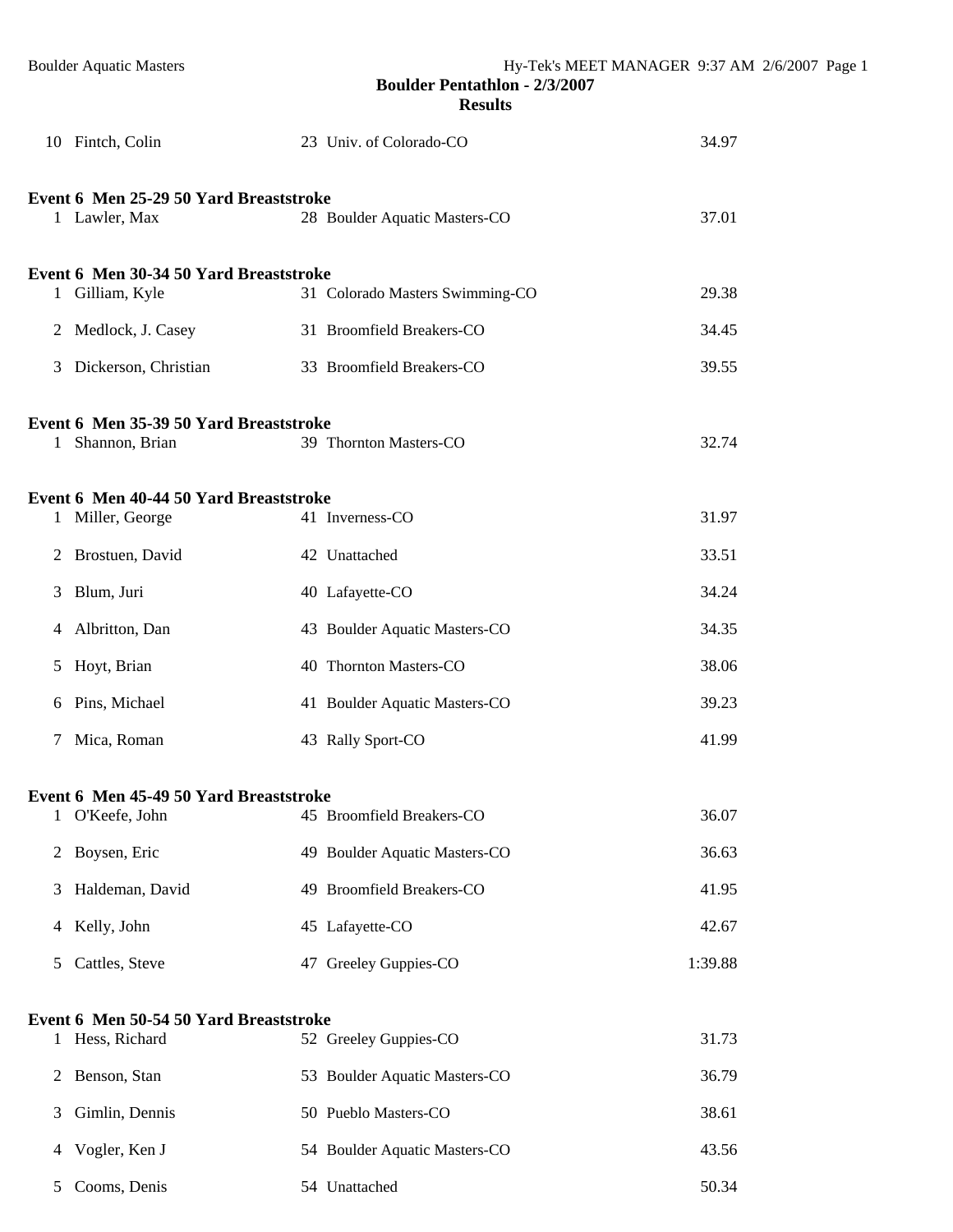|              | 6 Schoo, Dallas                        | 53 Loveland-CO                                                 | 50.36            |
|--------------|----------------------------------------|----------------------------------------------------------------|------------------|
|              | Event 6 Men 55-59 50 Yard Breaststroke |                                                                |                  |
|              | 1 Paxton, Jerry                        | 58 Boulder Aquatic Masters-CO                                  | 34.59            |
|              | 2 Silver, Steven                       | 57 Aurora Masters-CO                                           | 38.33            |
|              | 3 Kreidler, Lee                        | 59 Grand Junction Dolphins-CO                                  | 42.43            |
|              | Event 6 Men 60-64 50 Yard Breaststroke |                                                                |                  |
|              | 1 Abbott, William                      | 60 Unattached                                                  | 34.15            |
|              | 2 Abrahams, Rich                       | 61 Unattached                                                  | 36.50            |
|              | 3 Burgess, Thom                        | 64 Unattached                                                  | 40.61            |
|              | Event 6 Men 65-69 50 Yard Breaststroke |                                                                |                  |
|              | 1 Johnson, David                       | 65 Squid-CO                                                    | 50.63            |
|              | --- Reynolds, Bing                     | 66 Boulder Aquatic Masters-CO                                  | DQ               |
|              | Event 7 Women 30-34 100 Yard Butterfly |                                                                |                  |
|              | 1 Webb, Amy B                          | 31 Boulder Aquatic Masters-CO                                  | 1:17.23          |
|              | Event 7 Women 45-49 100 Yard Butterfly |                                                                |                  |
|              | 1 Bates, Penny                         | 45 Boulder Aquatic Masters-CO                                  | 1:15.97          |
|              | Event 7 Women 50-54 100 Yard Butterfly |                                                                |                  |
|              | 1 Pyle, Rebecca                        | 51 South Suburban-CO                                           | 1:17.70          |
|              | Event 7 Men 18-24 100 Yard Butterfly   |                                                                |                  |
|              | 1 Levin, Brent                         | 20 Univ. of Colorado-CO                                        | 1:06.20          |
| 2            | Boehm, Andrew P                        | 21 Univ. of Colorado-CO                                        | 1:12.62          |
| $---$        | Morin, Luke                            | 20 Univ. of Colorado-CO                                        | X1:08.36         |
|              | Event 7 Men 25-29 100 Yard Butterfly   |                                                                |                  |
|              |                                        |                                                                |                  |
|              | 1 Caswell, Ian                         | 28 Broomfield Breakers-CO                                      | 56.20            |
| 2            | Johnson, Brett                         | 27 DU Masters Aqua-Holics-CO                                   | 1:10.33          |
|              | Event 7 Men 40-44 100 Yard Butterfly   |                                                                |                  |
| $\mathbf{1}$ | Nash, Kevin                            | 42 Broomfield Breakers-CO                                      | 58.21            |
| 2            | Cox, Randy<br>Albritton, Dan           | 44 Boulder Aquatic Masters-CO<br>43 Boulder Aquatic Masters-CO | 59.37<br>1:15.49 |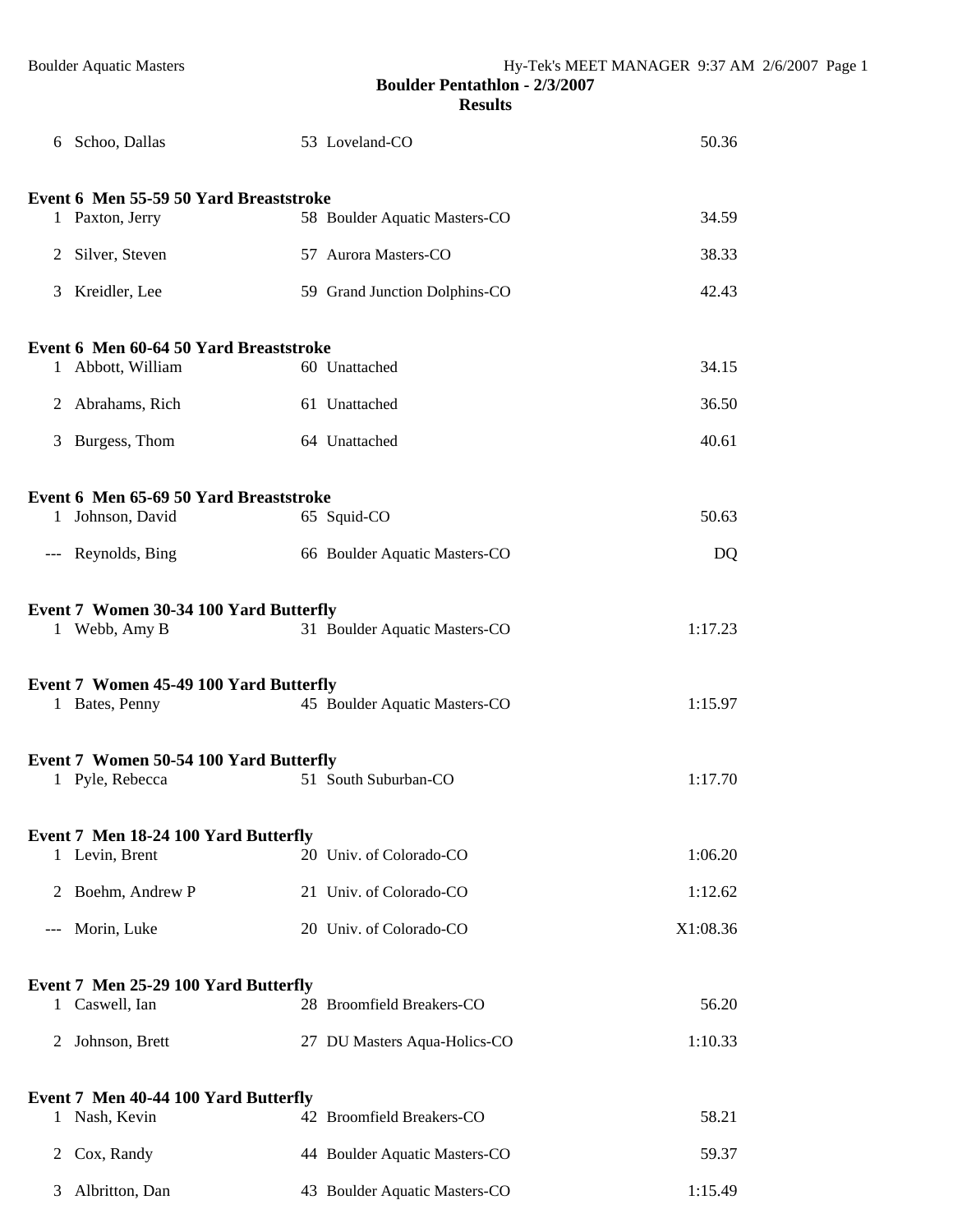|   | Event 7 Men 45-49 100 Yard Butterfly    |                               |         |
|---|-----------------------------------------|-------------------------------|---------|
|   | 1 Louie, Jamie                          | 49 Colo Springs Swim Team-CO  | 1:09.36 |
|   | 2 Hawley, Gary                          | 47 Aurora Masters-CO          | 1:12.33 |
|   | 3 McCoy, Chuck                          | 47 Boulder Aquatic Masters-CO | 1:17.83 |
|   | Event 7 Men 50-54 100 Yard Butterfly    |                               |         |
|   | 1 Nolte, Christopher                    | 50 Inverness-CO               | 1:06.10 |
|   | 2 Heins, Don                            | 52 Broomfield Breakers-CO     | 1:33.57 |
|   | Event 7 Men 55-59 100 Yard Butterfly    |                               |         |
|   | 1 Orendorff, Michael                    | 55 Pueblo Masters-CO          | 1:24.29 |
| 2 | Townsend, Cecil                         | 59 Pueblo Masters-CO          | 1:30.58 |
|   | Event 7 Men 70-74 100 Yard Butterfly    |                               |         |
|   | 1 Plummer, Mark                         | 70 Inverness-CO               | 1:52.17 |
|   | Event 8 Women 18-24 50 Yard Freestyle   |                               |         |
|   | 1 Peterson, Kristen                     | 20 Univ. of Colorado-CO       | 25.81   |
| 2 | Bleidt, Taylor                          | 19 Univ. of Colorado-CO       | 26.46   |
| 3 | Young, Lindsay                          | 22 Univ. of Colorado-CO       | 29.02   |
|   | 4 Pacheco, Lauren                       | 23 Univ. of Colorado-CO       | 29.31   |
| 5 | McEvitt, Kelly                          | 20 Univ. of Colorado-CO       | 29.76   |
| 6 | Hastings, Jennifer                      | 23 Unattached                 | 30.22   |
|   | Waybright, Sarah                        | 20 Univ. of Colorado-CO       | 30.23   |
| 8 | Clemens, Stephanie                      | 20 Univ. of Colorado-CO       | 30.56   |
| 9 | Spangler, Lindsay                       | 24 Univ. of Colorado-CO       | 30.63   |
|   | 10 Bladow, Taylor                       | 20 Univ. of Colorado-CO       | 32.06   |
|   | Event 8 Women 25-29 50 Yard Freestyle   |                               |         |
|   | 1 Linke, Lindsey                        | 26 Fort Collins Club-CO       | 25.79   |
|   | 2 Mills, Courtney                       | 28 Denver Athletic Club-CO    | 26.97   |
|   | (Event 8 Women 25-29 50 Yard Freestyle) |                               |         |
|   | 3 Einberger, Susan S                    | 25 Rally Sport-CO             | 28.77   |
| 4 | Miller, Hayley                          | 28 Thornton Masters-CO        | 30.80   |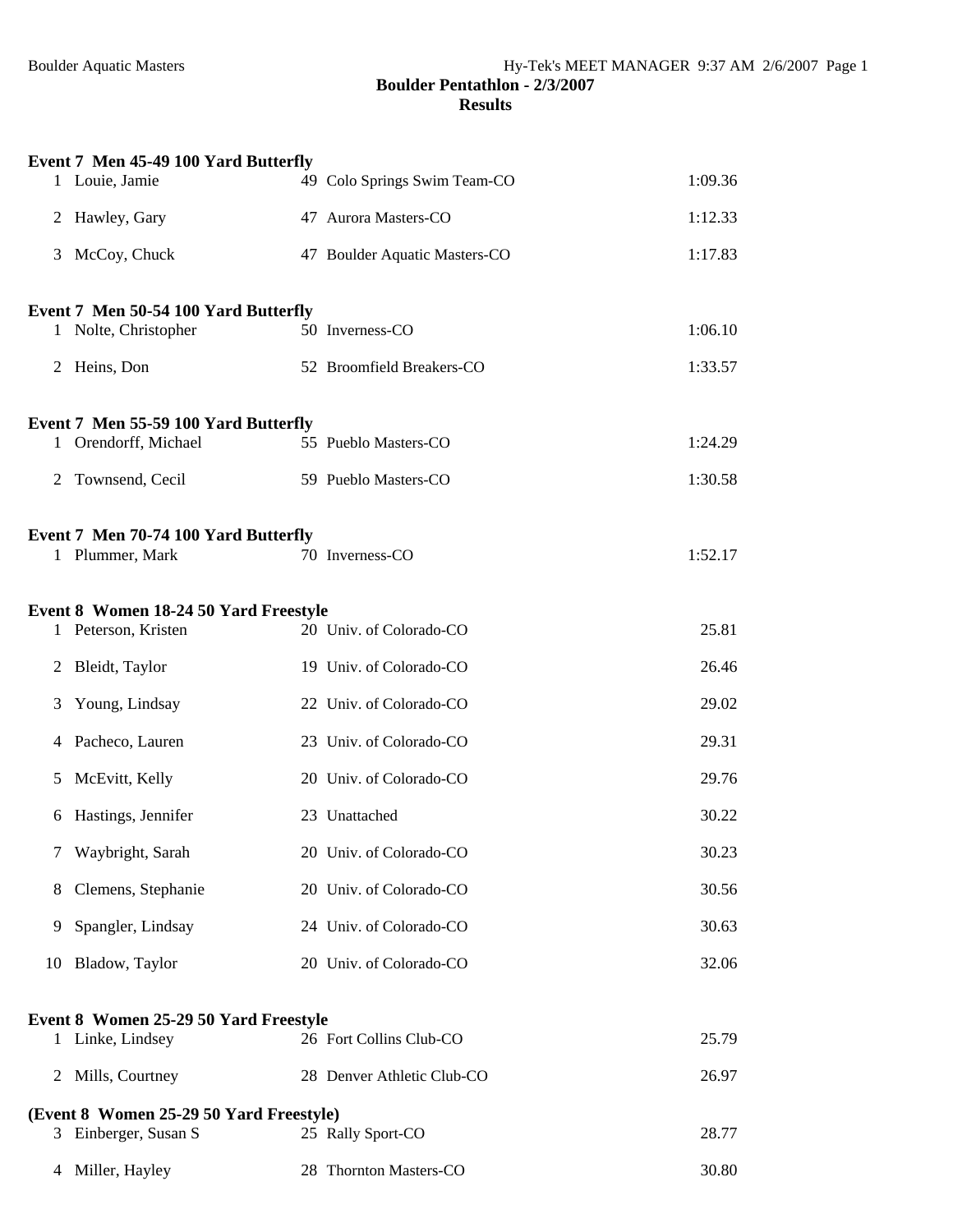|              | <b>Boulder Aquatic Masters</b>                           | Hy-Tek's MEET MANAGER 9:37 AM 2/6/2007 Page 1<br><b>Boulder Pentathlon - 2/3/2007</b><br><b>Results</b> |       |
|--------------|----------------------------------------------------------|---------------------------------------------------------------------------------------------------------|-------|
|              | 5 Schneider, Jenn                                        | 26 Loveland-CO                                                                                          | 31.23 |
| $\mathbf{1}$ | Event 8 Women 30-34 50 Yard Freestyle<br>Stargardt, Beth | 30 Unattached                                                                                           | 27.96 |
|              |                                                          |                                                                                                         |       |
|              | 2 Dickerson, Amy                                         | 31 Broomfield Breakers-CO                                                                               | 30.14 |
|              | Event 8 Women 35-39 50 Yard Freestyle                    |                                                                                                         |       |
|              | 1 Hart, Sheri                                            | 35 DU Masters Aqua-Holics-CO                                                                            | 24.96 |
|              | 2 Lee, Sarah                                             | 39 Rally Sport-CO                                                                                       | 26.77 |
| 3            | Tobey, Stacey                                            | 39 Boulder Aquatic Masters-CO                                                                           | 27.77 |
|              | 4 Eden, Kim                                              | 38 Fort Collins Club-CO                                                                                 | 27.85 |
| 5            | McGowan, Kristy                                          | 39 Unattached                                                                                           | 27.97 |
|              | 6 Beggs, Holly                                           | 39 Rally Sport-CO                                                                                       | 31.26 |
| 7            | White, Leigh Ann                                         | 37 Thornton Masters-CO                                                                                  | 31.89 |
|              | Event 8 Women 40-44 50 Yard Freestyle                    |                                                                                                         |       |
|              | 1 Fischer, Lynn                                          | 44 Rally Sport-CO                                                                                       | 27.81 |
| 2            | Campbell, Ellen                                          | 43 Inverness-CO                                                                                         | 28.49 |
| 3            | Crino, Heidi                                             | 40 Inverness-CO                                                                                         | 30.58 |
|              | 4 Penington, Pam                                         | 40 Thornton Masters-CO                                                                                  | 31.12 |
|              | 5 Sauls, Catherine                                       | 42 Thornton Masters-CO                                                                                  | 31.55 |
|              | 6 Dorsey, Rita                                           | 41 Boulder Aquatic Masters-CO                                                                           | 32.04 |
| 7            | McKinsey, Judy                                           | 42 Broomfield Breakers-CO                                                                               | 33.85 |
| 8            | Craft, Carol                                             | 44 Thornton Masters-CO                                                                                  | 35.47 |
| 9            | Harpold, Diane                                           | 43 Rally Sport-CO                                                                                       | 36.57 |
|              | Event 8 Women 45-49 50 Yard Freestyle                    |                                                                                                         |       |
|              | 1 Crouch, Kim                                            | 45 Rally Sport-CO                                                                                       | 26.82 |
|              | 2 Drozda, Cathy                                          | 47 Thornton Masters-CO                                                                                  | 27.38 |
| 3            | Fletcher, Lynne                                          | 46 Inverness-CO                                                                                         | 32.70 |
| 4            | Sortwell, Andrea                                         | 47 Broomfield Breakers-CO                                                                               | 36.53 |
|              |                                                          |                                                                                                         |       |

# **Event 8 Women 50-54 50 Yard Freestyle**

| 53 Fort Collins Club-CO<br>Rosener. Karen | 28.55 |
|-------------------------------------------|-------|
|-------------------------------------------|-------|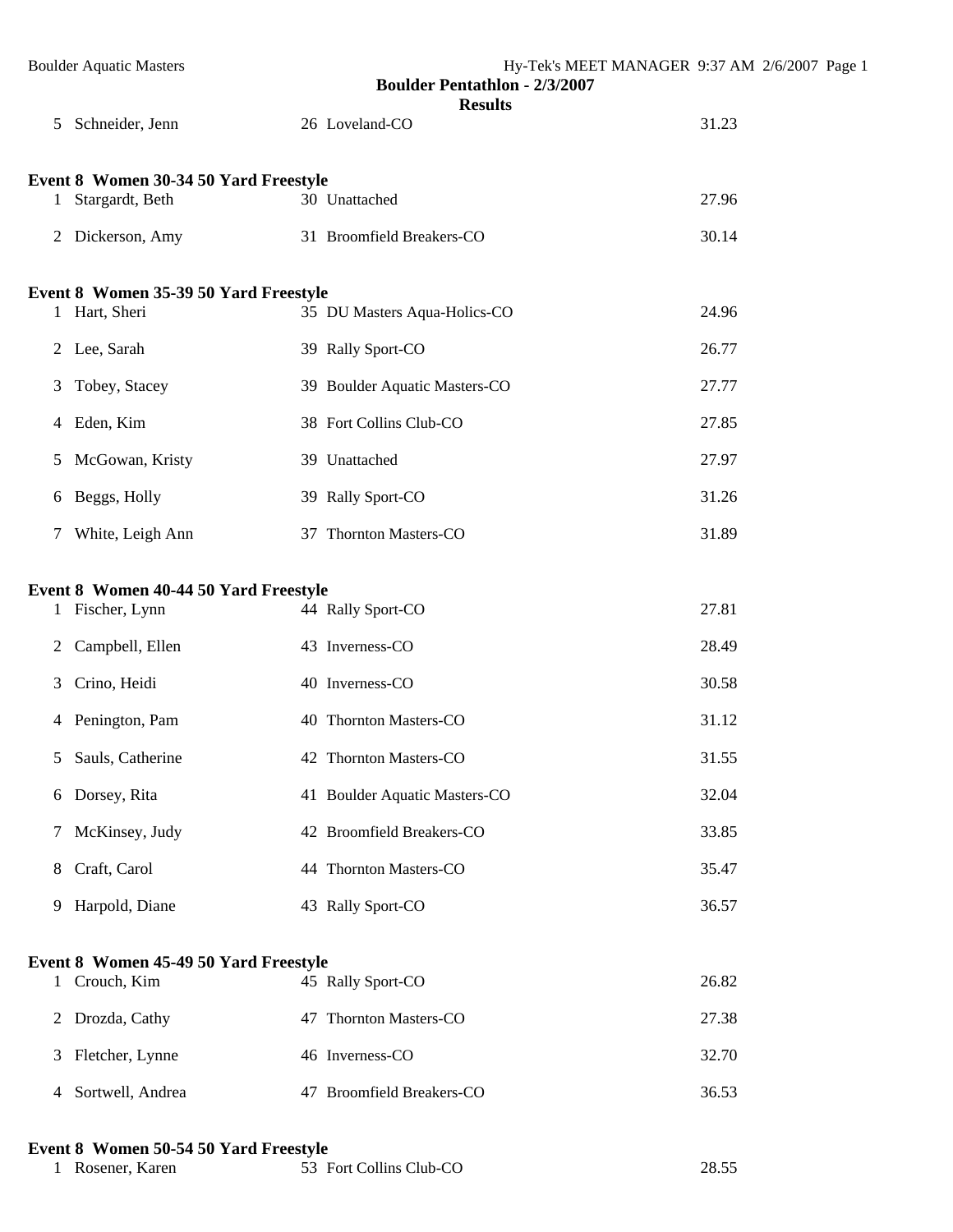|                | <b>Boulder Aquatic Masters</b>                             | Hy-Tek's MEET MANAGER 9:37 AM 2/6/2007 Page 1<br><b>Boulder Pentathlon - 2/3/2007</b> |       |
|----------------|------------------------------------------------------------|---------------------------------------------------------------------------------------|-------|
|                | 2 Pyle, Rebecca                                            | <b>Results</b><br>51 South Suburban-CO                                                | 31.83 |
|                | 3 Kane, Julie                                              | 53 Inverness-CO                                                                       | 45.07 |
|                | Event 8 Women 55-59 50 Yard Freestyle                      |                                                                                       |       |
|                | 1 Canto, Susan                                             | 57 Rally Sport-CO                                                                     | 41.78 |
|                | Event 8 Women 65-69 50 Yard Freestyle<br>1 Zentgraf, Karen | 65 Unattached                                                                         | 40.16 |
|                | Event 8 Women 70-74 50 Yard Freestyle<br>1 Ryman, Donna    | 70 Inverness-CO                                                                       | 40.46 |
|                | Event 8 Men 18-24 50 Yard Freestyle<br>1 Copsey, Shane     | 24 Unattached                                                                         | 22.28 |
|                | 2 Blyth, Piers                                             | 20 Univ. of Colorado-CO                                                               | 23.48 |
|                | 3 Ko, Scott                                                | 23 Unattached                                                                         | 23.67 |
|                | 4 Rothman, Nate                                            | 20 Univ. of Colorado-CO                                                               | 23.84 |
|                | 5 Driver, Todd                                             | 20 Univ. of Colorado-CO                                                               | 24.44 |
|                | 6 Vroom, Andrew                                            | 23 Univ. of Colorado-CO                                                               | 24.86 |
|                | (Event 8 Men 18-24 50 Yard Freestyle)<br>7 Brown, Garrett  | 18 Boulder Aquatic Masters-CO                                                         | 25.10 |
|                | 8 Leeds, Richard                                           | 20 Univ. of Colorado-CO                                                               | 25.24 |
|                | 9 Fintch, Colin                                            | 23 Univ. of Colorado-CO                                                               | 25.37 |
|                | 10 Collins, Kevin                                          | 20 Univ. of Colorado-CO                                                               | 26.42 |
|                | Event 8 Men 25-29 50 Yard Freestyle<br>1 Lawler, Max       | 28 Boulder Aquatic Masters-CO                                                         | 25.77 |
| $\mathbf{1}$   | Event 8 Men 30-34 50 Yard Freestyle<br>Gilliam, Kyle       | 31 Colorado Masters Swimming-CO                                                       | 23.76 |
| $\overline{2}$ | Medlock, J. Casey                                          | 31 Broomfield Breakers-CO                                                             | 24.31 |
| 3              | Dickerson, Christian                                       | 33 Broomfield Breakers-CO                                                             | 27.99 |

**Event 8 Men 35-39 50 Yard Freestyle**<br>1 Smit, Robert 3 <sup>2</sup> 37 Boulder Aquatic Masters-CO 23.43 Shannon, Brian 39 Thornton Masters-CO 25.80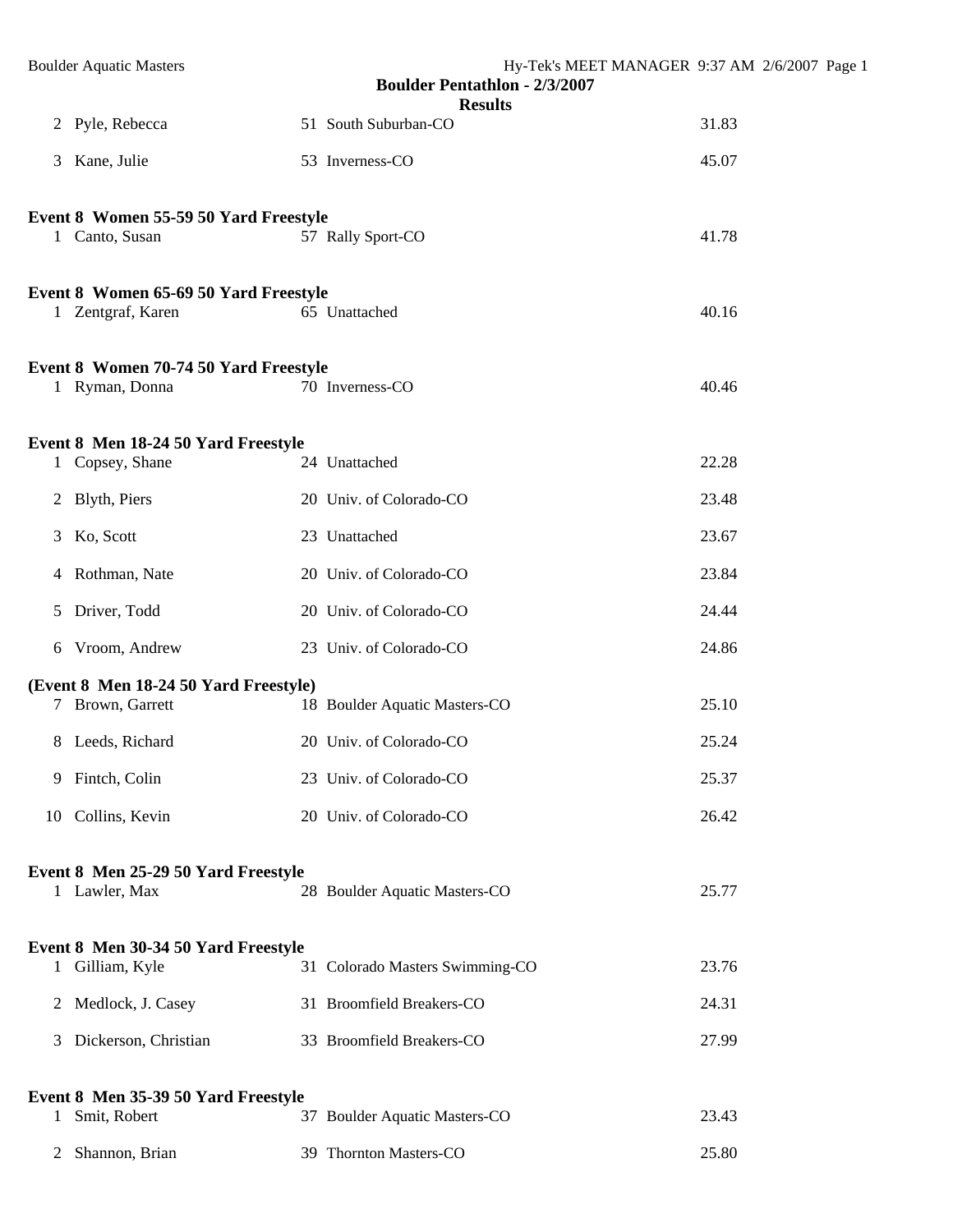| 1            | Event 8 Men 40-44 50 Yard Freestyle<br>Brostuen, David | 42 Unattached                 | 25.99 |
|--------------|--------------------------------------------------------|-------------------------------|-------|
| 2            | Hoyt, Brian                                            | 40 Thornton Masters-CO        | 26.82 |
| 3            | Miller, George                                         | 41 Inverness-CO               | 27.21 |
|              |                                                        |                               |       |
| 4            | Blum, Juri                                             | 40 Lafayette-CO               | 27.23 |
| 5            | Pins, Michael                                          | 41 Boulder Aquatic Masters-CO | 28.90 |
| 6            | Mica, Roman                                            | 43 Rally Sport-CO             | 30.24 |
|              | Event 8 Men 45-49 50 Yard Freestyle                    |                               |       |
| 1            | Boysen, Eric                                           | 49 Boulder Aquatic Masters-CO | 26.80 |
| 2            | Haldeman, David                                        | 49 Broomfield Breakers-CO     | 28.69 |
| 3            | O'Keefe, John                                          | 45 Broomfield Breakers-CO     | 29.85 |
| 4            | Cattles, Steve                                         | 47 Greeley Guppies-CO         | 48.69 |
|              |                                                        |                               |       |
| $\mathbf{1}$ | Event 8 Men 50-54 50 Yard Freestyle<br>Hess, Richard   | 52 Greeley Guppies-CO         | 23.85 |
| 2            | Benson, Stan                                           | 53 Boulder Aquatic Masters-CO | 28.41 |
| 3            | McElhinney, Tom                                        | 53 Greeley Guppies-CO         | 29.46 |
| 4            | Gimlin, Dennis                                         | 50 Pueblo Masters-CO          | 30.56 |
| 5            | Cooms, Denis                                           | 54 Unattached                 | 32.72 |
| 6            | Schoo, Dallas                                          | 53 Loveland-CO                | 36.58 |
|              | Vogler, Ken J                                          | 54 Boulder Aquatic Masters-CO | 36.60 |
|              |                                                        |                               |       |
|              | Event 8 Men 55-59 50 Yard Freestyle<br>1 Paxton, Jerry | 58 Boulder Aquatic Masters-CO | 25.91 |
| 2            | Silver, Steven                                         | 57 Aurora Masters-CO          | 26.13 |
| 3            | Kreidler, Lee                                          | 59 Grand Junction Dolphins-CO | 35.19 |
|              |                                                        |                               |       |
| $\mathbf{1}$ | Event 8 Men 60-64 50 Yard Freestyle<br>Abrahams, Rich  | 61 Unattached                 | 23.60 |
| 2            | Abbott, William                                        | 60 Unattached                 | 27.62 |
| 3            | Burgess, Thom                                          | 64 Unattached                 | 32.11 |
|              |                                                        |                               |       |

# **Event 8 Men 65-69 50 Yard Freestyle**

|  | 1 Johnson, David | 65 Squid-CO | 36.23 |
|--|------------------|-------------|-------|
|--|------------------|-------------|-------|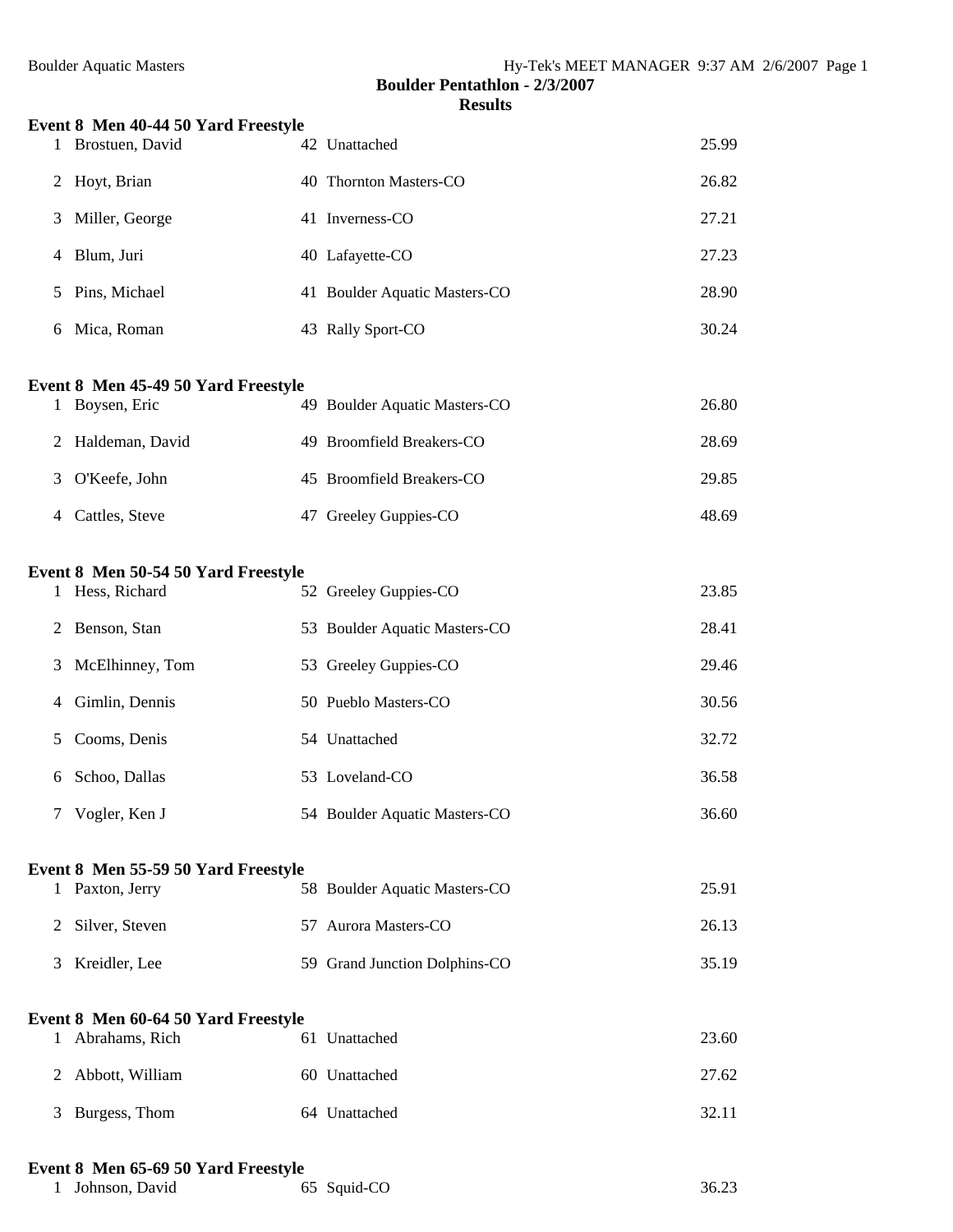|                                       | 2 Reynolds, Bing                                                |  | 66 Boulder Aquatic Masters-CO | 44.69    |  |  |  |
|---------------------------------------|-----------------------------------------------------------------|--|-------------------------------|----------|--|--|--|
|                                       |                                                                 |  |                               |          |  |  |  |
|                                       | Event 9 Women 18-24 100 Yard Backstroke<br>1 Hastings, Jennifer |  | 23 Unattached                 | 1:24.64  |  |  |  |
|                                       | Event 9 Women 25-29 100 Yard Backstroke                         |  |                               |          |  |  |  |
|                                       | 1 Myers, Jill                                                   |  | 29 Rally Sport-CO             | 1:06.87  |  |  |  |
|                                       | 2 Marschner, Marie A                                            |  | 28 Unattached                 | 1:14.53  |  |  |  |
|                                       | Event 9 Women 30-34 100 Yard Backstroke                         |  |                               |          |  |  |  |
|                                       | 1 Webb, Amy B                                                   |  | 31 Boulder Aquatic Masters-CO | 1:17.70  |  |  |  |
|                                       | Event 9 Women 35-39 100 Yard Backstroke                         |  |                               |          |  |  |  |
|                                       | 1 Hart, Sheri                                                   |  | 35 DU Masters Aqua-Holics-CO  | 59.73    |  |  |  |
|                                       | 2 Dodrill, Donna                                                |  | 37 Lafayette-CO               | 1:17.66  |  |  |  |
|                                       | Event 9 Women 45-49 100 Yard Backstroke                         |  |                               |          |  |  |  |
|                                       | 1 Bates, Penny                                                  |  | 45 Boulder Aquatic Masters-CO | 1:17.11  |  |  |  |
|                                       | Event 9 Women 50-54 100 Yard Backstroke                         |  |                               |          |  |  |  |
|                                       | 1 Wohl Haan, Mary                                               |  | 53 Boulder Aquatic Masters-CO | 1:22.91  |  |  |  |
|                                       | 2 Pyle, Rebecca                                                 |  | 51 South Suburban-CO          | 1:31.05  |  |  |  |
|                                       | Event 9 Men 18-24 100 Yard Backstroke                           |  |                               |          |  |  |  |
|                                       | 1 Boehm, Andrew P                                               |  | 21 Univ. of Colorado-CO       | 1:07.71  |  |  |  |
|                                       | 2 Brown, Garrett                                                |  | 18 Boulder Aquatic Masters-CO | 1:09.09  |  |  |  |
| 3                                     | Levin, Brent                                                    |  | 20 Univ. of Colorado-CO       | 1:09.22  |  |  |  |
| $---$                                 | Morin, Luke                                                     |  | 20 Univ. of Colorado-CO       | X1:10.33 |  |  |  |
|                                       |                                                                 |  |                               |          |  |  |  |
|                                       | Event 9 Men 25-29 100 Yard Backstroke<br>1 Caswell, Ian         |  | 28 Broomfield Breakers-CO     | 57.09    |  |  |  |
| 2                                     | Johnson, Brett                                                  |  | 27 DU Masters Aqua-Holics-CO  | 1:12.05  |  |  |  |
|                                       | Event 9 Men 40-44 100 Yard Backstroke                           |  |                               |          |  |  |  |
|                                       | 1 Nash, Kevin                                                   |  | 42 Broomfield Breakers-CO     | 59.13    |  |  |  |
| 2                                     | Cox, Randy                                                      |  | 44 Boulder Aquatic Masters-CO | 1:01.99  |  |  |  |
| Event 9 Men 45-49 100 Yard Backstroke |                                                                 |  |                               |          |  |  |  |

| 1 Louie, Jamie | 49 Colo Springs Swim Team-CO | 1:09.10 |
|----------------|------------------------------|---------|
|----------------|------------------------------|---------|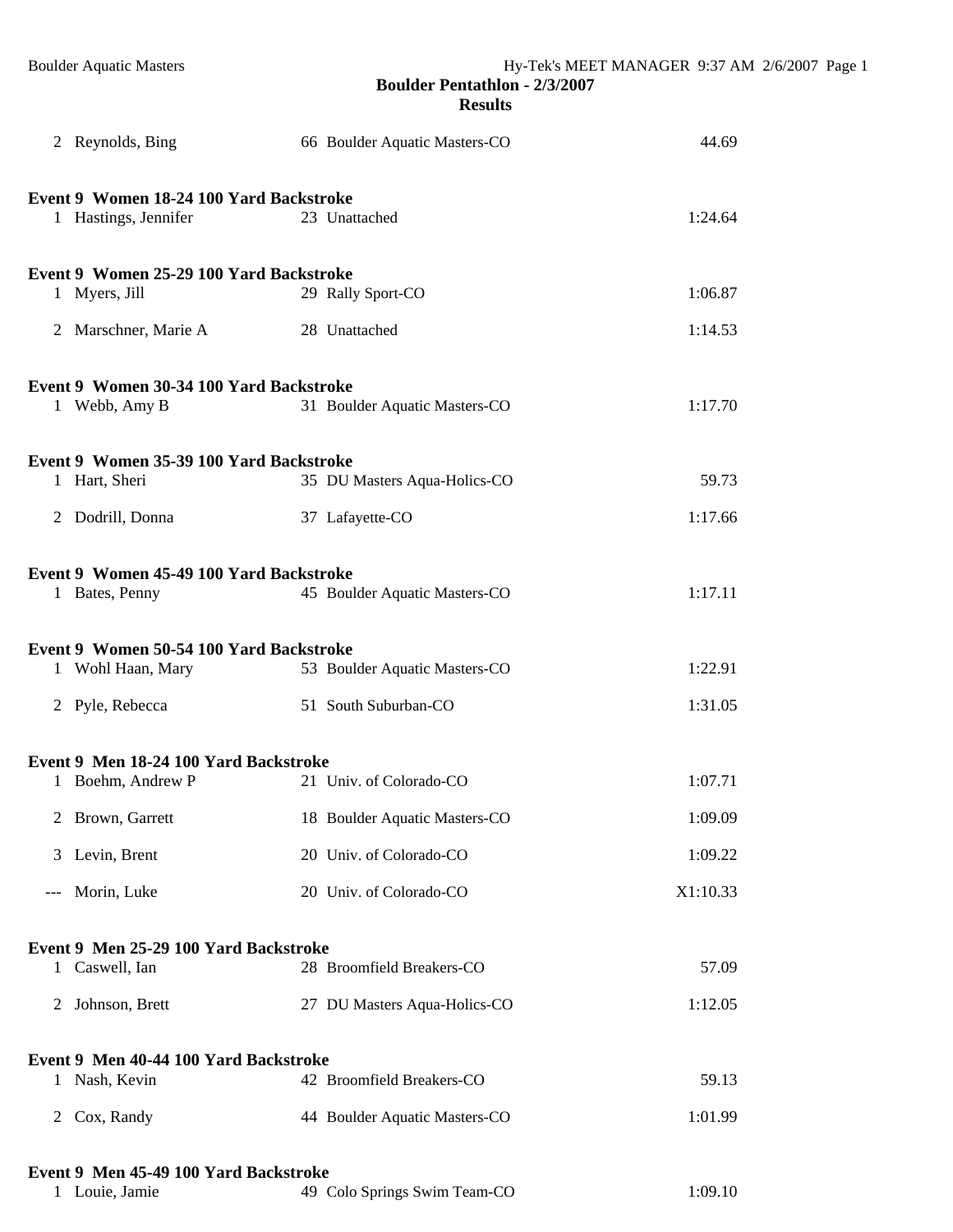| McCoy, Chuck<br>Hawley, Gary<br>Kelly, John<br>Event 9 Men 50-54 100 Yard Backstroke<br>Nolte, Christopher<br>Heins, Don<br>Event 9 Men 55-59 100 Yard Backstroke<br>Townsend, Cecil<br>Orendorff, Michael<br>Event 10 Women 18-24 100 Yard IM<br>Peterson, Kristen<br>Bleidt, Taylor<br>Pacheco, Lauren |                                                         | 47 Boulder Aquatic Masters-CO<br>47 Aurora Masters-CO<br>45 Lafayette-CO<br>50 Inverness-CO<br>52 Broomfield Breakers-CO<br>59 Pueblo Masters-CO<br>55 Pueblo Masters-CO<br>20 Univ. of Colorado-CO<br>19 Univ. of Colorado-CO | 1:17.25<br>1:21.12<br><b>DQ</b><br>1:07.22<br>1:43.41<br>1:18.56<br>1:26.07<br>1:08.00<br>1:09.11 |
|----------------------------------------------------------------------------------------------------------------------------------------------------------------------------------------------------------------------------------------------------------------------------------------------------------|---------------------------------------------------------|--------------------------------------------------------------------------------------------------------------------------------------------------------------------------------------------------------------------------------|---------------------------------------------------------------------------------------------------|
|                                                                                                                                                                                                                                                                                                          |                                                         |                                                                                                                                                                                                                                |                                                                                                   |
|                                                                                                                                                                                                                                                                                                          |                                                         |                                                                                                                                                                                                                                |                                                                                                   |
|                                                                                                                                                                                                                                                                                                          |                                                         |                                                                                                                                                                                                                                |                                                                                                   |
|                                                                                                                                                                                                                                                                                                          |                                                         |                                                                                                                                                                                                                                |                                                                                                   |
|                                                                                                                                                                                                                                                                                                          |                                                         |                                                                                                                                                                                                                                |                                                                                                   |
|                                                                                                                                                                                                                                                                                                          |                                                         |                                                                                                                                                                                                                                |                                                                                                   |
|                                                                                                                                                                                                                                                                                                          |                                                         |                                                                                                                                                                                                                                |                                                                                                   |
|                                                                                                                                                                                                                                                                                                          |                                                         |                                                                                                                                                                                                                                |                                                                                                   |
|                                                                                                                                                                                                                                                                                                          |                                                         |                                                                                                                                                                                                                                |                                                                                                   |
|                                                                                                                                                                                                                                                                                                          |                                                         |                                                                                                                                                                                                                                |                                                                                                   |
|                                                                                                                                                                                                                                                                                                          |                                                         |                                                                                                                                                                                                                                |                                                                                                   |
|                                                                                                                                                                                                                                                                                                          |                                                         |                                                                                                                                                                                                                                |                                                                                                   |
|                                                                                                                                                                                                                                                                                                          |                                                         | 23 Univ. of Colorado-CO                                                                                                                                                                                                        | 1:13.69                                                                                           |
| Spangler, Lindsay                                                                                                                                                                                                                                                                                        |                                                         | 24 Univ. of Colorado-CO                                                                                                                                                                                                        | 1:16.43                                                                                           |
| McEvitt, Kelly                                                                                                                                                                                                                                                                                           |                                                         | 20 Univ. of Colorado-CO                                                                                                                                                                                                        | 1:16.65                                                                                           |
| Clemens, Stephanie                                                                                                                                                                                                                                                                                       |                                                         | 20 Univ. of Colorado-CO                                                                                                                                                                                                        | 1:17.37                                                                                           |
| Waybright, Sarah                                                                                                                                                                                                                                                                                         |                                                         | 20 Univ. of Colorado-CO                                                                                                                                                                                                        | 1:18.25                                                                                           |
| Young, Lindsay                                                                                                                                                                                                                                                                                           |                                                         | 22 Univ. of Colorado-CO                                                                                                                                                                                                        | 1:18.40                                                                                           |
| 9 Bladow, Taylor                                                                                                                                                                                                                                                                                         |                                                         | 20 Univ. of Colorado-CO                                                                                                                                                                                                        | 1:20.71                                                                                           |
| 10 Hastings, Jennifer                                                                                                                                                                                                                                                                                    |                                                         | 23 Unattached                                                                                                                                                                                                                  | 1:29.50                                                                                           |
| Event 10 Women 25-29 100 Yard IM                                                                                                                                                                                                                                                                         |                                                         |                                                                                                                                                                                                                                |                                                                                                   |
| 1 Linke, Lindsey                                                                                                                                                                                                                                                                                         |                                                         | 26 Fort Collins Club-CO                                                                                                                                                                                                        | 1:04.27                                                                                           |
| Mills, Courtney                                                                                                                                                                                                                                                                                          |                                                         | 28 Denver Athletic Club-CO                                                                                                                                                                                                     | 1:08.15                                                                                           |
|                                                                                                                                                                                                                                                                                                          |                                                         |                                                                                                                                                                                                                                | 1:09.03                                                                                           |
|                                                                                                                                                                                                                                                                                                          |                                                         |                                                                                                                                                                                                                                | 1:12.65                                                                                           |
|                                                                                                                                                                                                                                                                                                          |                                                         |                                                                                                                                                                                                                                | 1:12.75                                                                                           |
|                                                                                                                                                                                                                                                                                                          |                                                         |                                                                                                                                                                                                                                | 1:17.17                                                                                           |
| Schneider, Jenn                                                                                                                                                                                                                                                                                          |                                                         |                                                                                                                                                                                                                                |                                                                                                   |
|                                                                                                                                                                                                                                                                                                          | Myers, Jill<br>Marschner, Marie A<br>Einberger, Susan S |                                                                                                                                                                                                                                | 29 Rally Sport-CO<br>28 Unattached<br>25 Rally Sport-CO<br>26 Loveland-CO                         |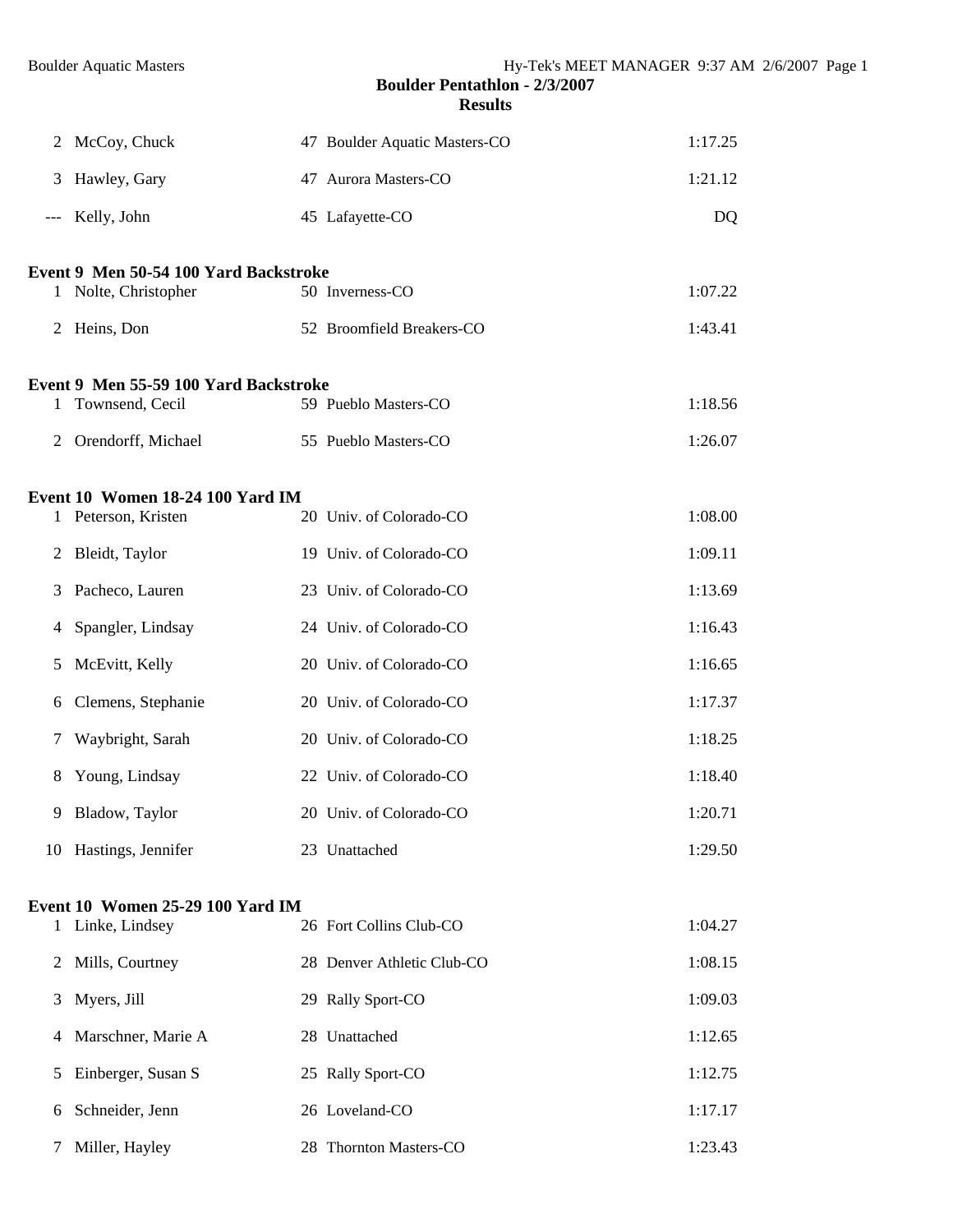| 1                                | Event 10 Women 30-34 100 Yard IM<br>Stargardt, Beth |  | 30 Unattached                 | 1:10.44 |  |  |
|----------------------------------|-----------------------------------------------------|--|-------------------------------|---------|--|--|
| 2                                | Dickerson, Amy                                      |  | 31 Broomfield Breakers-CO     | 1:25.10 |  |  |
|                                  | Event 10 Women 35-39 100 Yard IM                    |  |                               |         |  |  |
|                                  | 1 Lee, Sarah                                        |  | 39 Rally Sport-CO             | 1:06.93 |  |  |
| 2                                | Tobey, Stacey                                       |  | 39 Boulder Aquatic Masters-CO | 1:08.89 |  |  |
| 3                                | Eden, Kim                                           |  | 38 Fort Collins Club-CO       | 1:14.35 |  |  |
| 4                                | Dodrill, Donna                                      |  | 37 Lafayette-CO               | 1:17.51 |  |  |
| 5                                | Beggs, Holly                                        |  | 39 Rally Sport-CO             | 1:20.34 |  |  |
| 6                                | White, Leigh Ann                                    |  | 37 Thornton Masters-CO        | 1:22.61 |  |  |
|                                  | Event 10 Women 40-44 100 Yard IM                    |  |                               |         |  |  |
| $\mathbf{1}$                     | Fischer, Lynn                                       |  | 44 Rally Sport-CO             | 1:12.67 |  |  |
| 2                                | Campbell, Ellen                                     |  | 43 Inverness-CO               | 1:13.12 |  |  |
| 3                                | Penington, Pam                                      |  | 40 Thornton Masters-CO        | 1:18.62 |  |  |
| 4                                | Crino, Heidi                                        |  | 40 Inverness-CO               | 1:19.56 |  |  |
| 5                                | Sauls, Catherine                                    |  | 42 Thornton Masters-CO        | 1:21.10 |  |  |
| 6                                | McKinsey, Judy                                      |  | 42 Broomfield Breakers-CO     | 1:31.23 |  |  |
| 7                                | Craft, Carol                                        |  | 44 Thornton Masters-CO        | 1:31.91 |  |  |
| 8                                | Harpold, Diane                                      |  | 43 Rally Sport-CO             | 1:36.62 |  |  |
| Event 10 Women 45-49 100 Yard IM |                                                     |  |                               |         |  |  |
|                                  | 1 Drozda, Cathy                                     |  | 47 Thornton Masters-CO        | 1:08.93 |  |  |
|                                  | 2 Fletcher, Lynne                                   |  | 46 Inverness-CO               | 1:23.77 |  |  |
|                                  | Event 10 Women 50-54 100 Yard IM                    |  |                               |         |  |  |
|                                  | 1 Rosener, Karen                                    |  | 53 Fort Collins Club-CO       | 1:17.14 |  |  |
|                                  | 2 Kane, Julie                                       |  | 53 Inverness-CO               | 2:08.48 |  |  |
|                                  | Event 10 Women 55-59 100 Yard IM                    |  |                               |         |  |  |
|                                  | 1 Canto, Susan                                      |  | 57 Rally Sport-CO             | 1:51.89 |  |  |
| $\mathbf{1}$                     | Event 10 Women 65-69 100 Yard IM<br>Zentgraf, Karen |  | 65 Unattached                 | 1:44.26 |  |  |
|                                  |                                                     |  |                               |         |  |  |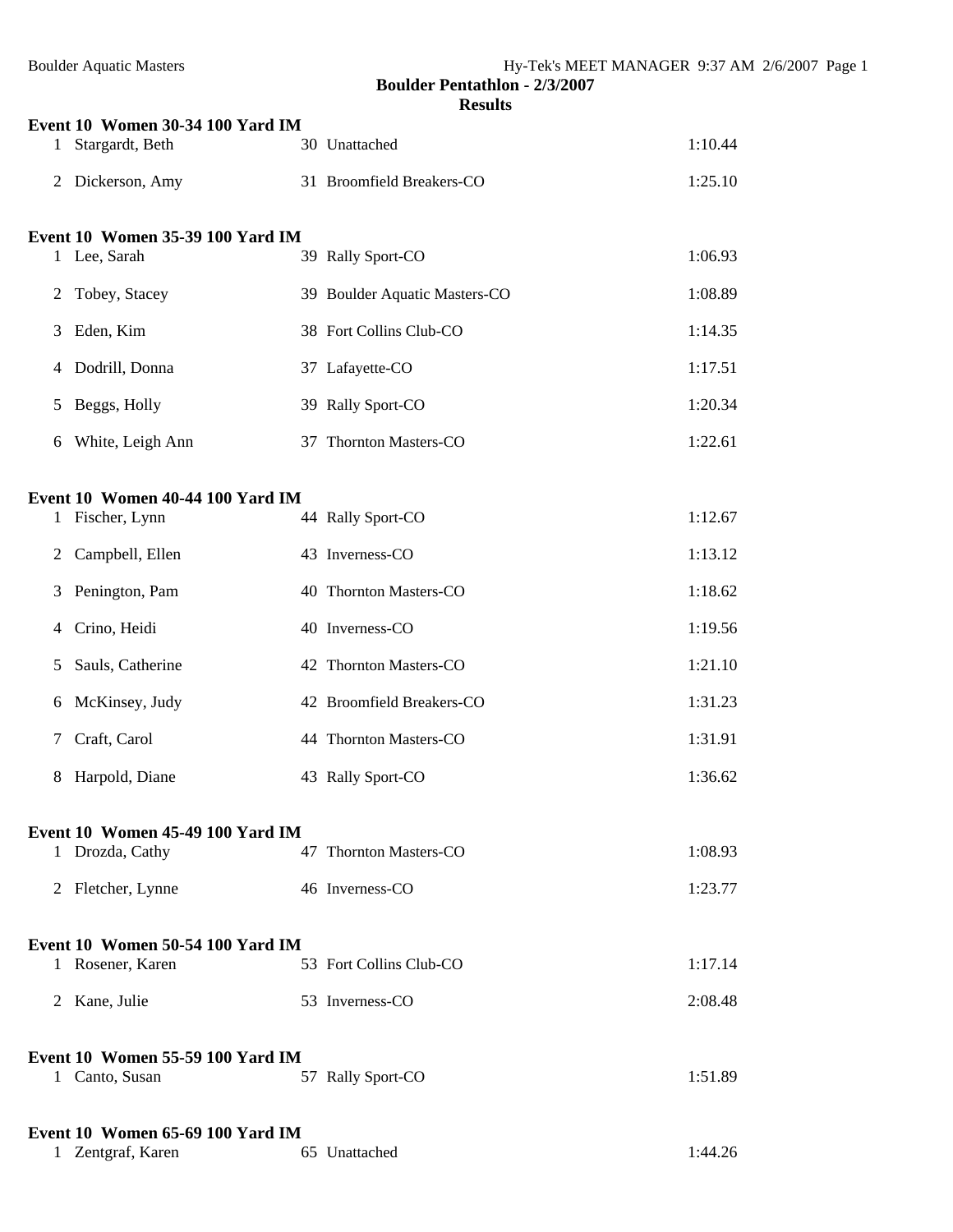|               | <b>Boulder Aquatic Masters</b>                       |  | Hy-Tek's MEET MANAGER 9:37 AM 2/6/2007 Page 1<br><b>Boulder Pentathlon - 2/3/2007</b><br><b>Results</b> |         |  |  |  |  |
|---------------|------------------------------------------------------|--|---------------------------------------------------------------------------------------------------------|---------|--|--|--|--|
|               | Event 10 Women 70-74 100 Yard IM                     |  |                                                                                                         |         |  |  |  |  |
|               | 1 Ryman, Donna                                       |  | 70 Inverness-CO                                                                                         | 1:45.83 |  |  |  |  |
| $\mathbf{1}$  | Event 10 Men 18-24 100 Yard IM<br>Blyth, Piers       |  | 20 Univ. of Colorado-CO                                                                                 | 57.95   |  |  |  |  |
| 2             | Copsey, Shane                                        |  | 24 Unattached                                                                                           | 58.00   |  |  |  |  |
| 3             | Rothman, Nate                                        |  | 20 Univ. of Colorado-CO                                                                                 | 58.12   |  |  |  |  |
|               | 4 Driver, Todd                                       |  | 20 Univ. of Colorado-CO                                                                                 | 1:00.68 |  |  |  |  |
| 5             | Ko, Scott                                            |  | 23 Unattached                                                                                           | 1:03.50 |  |  |  |  |
| 6             | Vroom, Andrew                                        |  | 23 Univ. of Colorado-CO                                                                                 | 1:04.12 |  |  |  |  |
| 7             | Brown, Garrett                                       |  | 18 Boulder Aquatic Masters-CO                                                                           | 1:05.38 |  |  |  |  |
| 8             | Collins, Kevin                                       |  | 20 Univ. of Colorado-CO                                                                                 | 1:06.00 |  |  |  |  |
|               |                                                      |  |                                                                                                         |         |  |  |  |  |
|               | (Event 10 Men 18-24 100 Yard IM)<br>9 Leeds, Richard |  | 20 Univ. of Colorado-CO                                                                                 | 1:09.00 |  |  |  |  |
|               | 10 Fintch, Colin                                     |  | 23 Univ. of Colorado-CO                                                                                 | 1:10.21 |  |  |  |  |
|               | Event 10 Men 25-29 100 Yard IM<br>1 Lawler, Max      |  | 28 Boulder Aquatic Masters-CO                                                                           | 1:08.30 |  |  |  |  |
|               | Event 10 Men 30-34 100 Yard IM<br>1 Gilliam, Kyle    |  | 31 Colorado Masters Swimming-CO                                                                         | 1:03.98 |  |  |  |  |
| 2             | Medlock, J. Casey                                    |  | 31 Broomfield Breakers-CO                                                                               | 1:04.88 |  |  |  |  |
| 3             | Dickerson, Christian                                 |  | 33 Broomfield Breakers-CO                                                                               | 1:17.39 |  |  |  |  |
| 1             | Event 10 Men 35-39 100 Yard IM<br>Shannon, Brian     |  | 39 Thornton Masters-CO                                                                                  | 1:08.41 |  |  |  |  |
| 1.            | Event 10 Men 40-44 100 Yard IM<br>Blum, Juri         |  | 40 Lafayette-CO                                                                                         | 1:06.94 |  |  |  |  |
| 2             | Miller, George                                       |  | 41 Inverness-CO                                                                                         | 1:07.23 |  |  |  |  |
| 3             | Brostuen, David                                      |  | 42 Unattached                                                                                           | 1:07.44 |  |  |  |  |
| 4             | Albritton, Dan                                       |  | 43 Boulder Aquatic Masters-CO                                                                           | 1:09.22 |  |  |  |  |
| 5             | Hoyt, Brian                                          |  | 40 Thornton Masters-CO                                                                                  | 1:09.54 |  |  |  |  |
| 6             | Pins, Michael                                        |  | 41 Boulder Aquatic Masters-CO                                                                           | 1:14.07 |  |  |  |  |
| $\mathcal{T}$ | Mica, Roman                                          |  | 43 Rally Sport-CO                                                                                       | 1:27.05 |  |  |  |  |